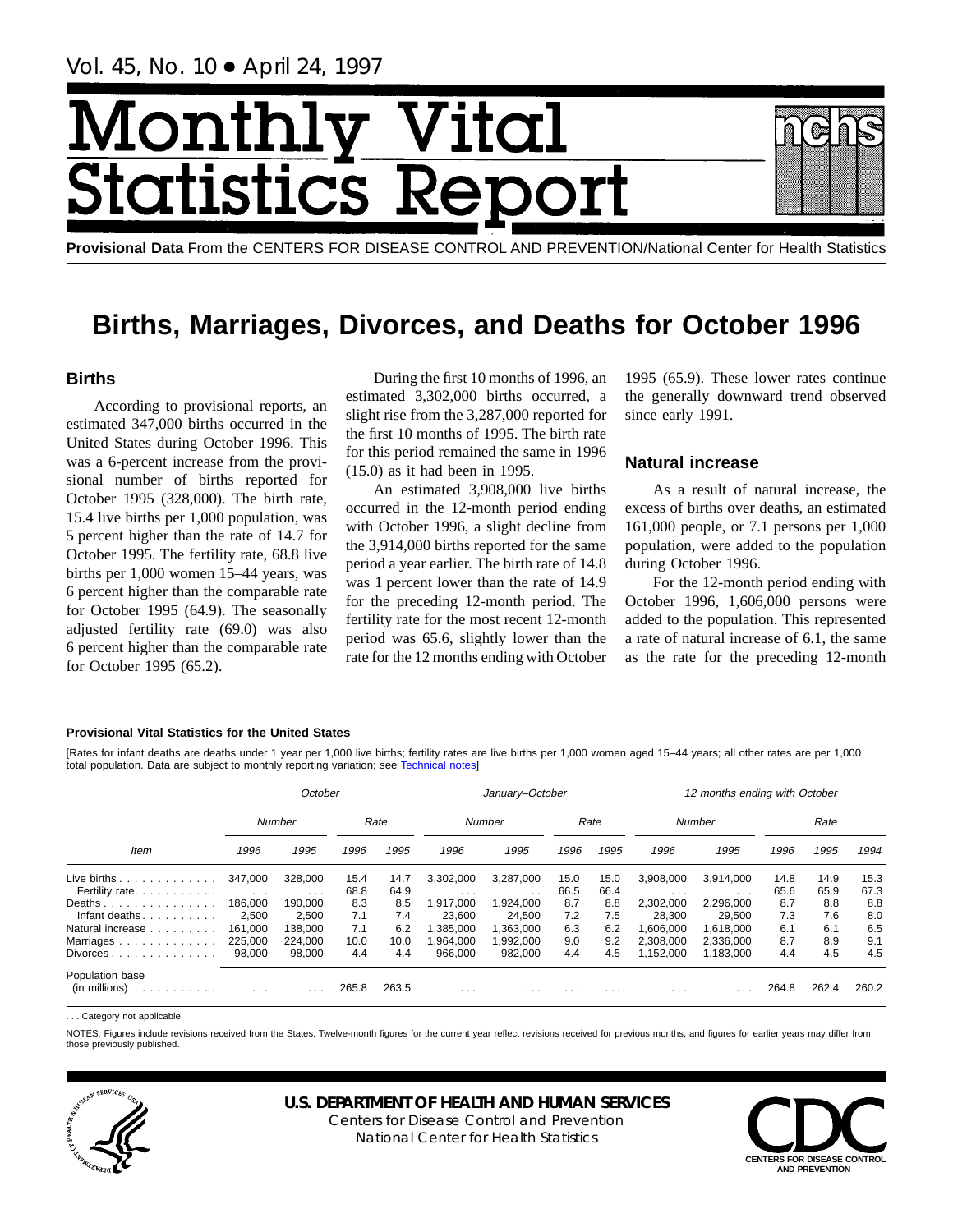period. The leveling off in the rate of natural increase was due to similar decreases in the birth and death rates.

# **Marriages**

An estimated 225,000 marriages were performed in October 1996, 1,000 more than were performed in October 1995 (224,000). The marriage rate per 1,000 population for October 1996 was the same as the rate for October a year earlier (10.0).

The number of couples who married in the first 10 months of 1996 (1,964,000) was 1 percent lower than the number who married in the January–October period in 1995 (1,992,000). The marriage rate for the 10-month period was 2 percent lower in 1996 (9.0) than the marriage rate for the same period in 1995 (9.2).

Marriages occurring during the 12-month period ending with October 1996 numbered 2,308,000, 1 percent fewer than the marriages that occurred during the comparable period a year earlier (2,336,000). The marriage rate for the current period (8.7) was 2 percent lower than the rate for the same period ending with October 1995 (8.9).

# **Divorces**

The number and the rate of couples divorcing in October 1996 were the same as the comparable figures for October 1995. The number of divorcing couples remained at 98,000, while the divorce rate per 1,000 population for October was 4.4 for both years.

The estimated number of divorces granted during January–October 1996 was 966,000, 2 percent fewer than the number granted during the same period in 1995 (982,000). The divorce rate for the 10-month period was 4.4 in 1996, also 2 percent lower than the rate for the 10-month period in 1995 (4.5).

Approximately 1,152,000 couples divorced during the 12-month period ending with October 1996, a 3-percent decline from the number divorced during the same period a year earlier (1,183,000). The divorce rate for the current 12-month period (4.4) was 2 percent lower than the rate for the comparable period a year earlier (4.5).







**Provisional seasonally adjusted fertility rates per 1,000 women aged 15–44 years: United States, 1992–96**



**Provisional marriage rates per 1,000 population by month: United States, 1994–96**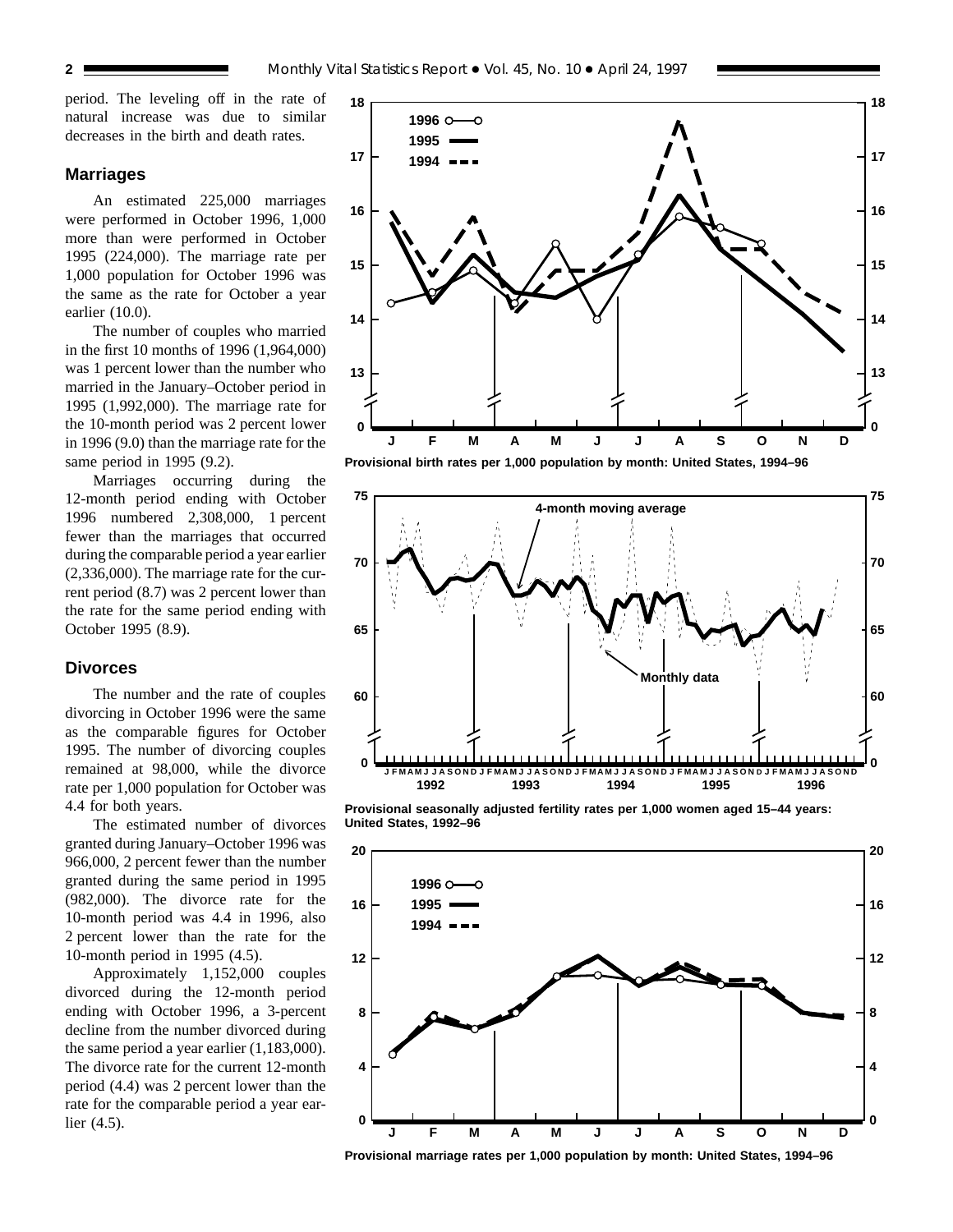# **Deaths**

For October 1996 there were an estimated 186,000 deaths in the United States. The death rate was 8.3 deaths per 1,000 population, 2 percent lower than the rate of 8.5 for October a year earlier. Among the 186,000 deaths for October 1996 were 2,500 deaths at ages under 1 year.

According to provisional statistics, 1,917,000 deaths occurred during the first 10 months of 1996, less than 1 percent below the number estimated for January– October 1995 (1,924,000). The death rate, 8.7 per 1,000 population, was 1 percent lower than the rate for January–October 1995 (8.8). Among the 1,917,000 deaths for January–October 1996 were 23,600 deaths at ages under 1 year, yielding an infant mortality rate of 7.2 per 1,000 live births. This rate was 4 percent lower than the rate of 7.5 for the first 10 months of 1995.

The death rate for the 12 months ending with October 1996 was 8.7 deaths per 1,000 population, 1 percent lower than the rate of 8.8 for the comparable 12-month period a year earlier. The infant mortality rate for this 12-month period was 7.3 per 1,000 live births, 4 percent lower than the rate of 7.6 for the 12 months ending with October 1995.

*Current Mortality Sample, 12 months ending with September 1996*—The provisional death rate for the 12 months ending with September 1996 was 871.4 per 100,000 population, 1 percent lower than the rate of 875.9 for the 12-month period ending September 1995. The provisional age-adjusted death rate for the 12-month period ending with September 1996 was 494.3 per 100,000 U.S. standard million population, 2 percent lower than the rate of 504.1 for the 12-month period ending with September 1995. Age-adjusted death rates control for changes and variations in the age composition of the population; therefore, they are better indicators than crude rates for showing changes in mortality risk over time and for showing differences between race-sex groups within the population. Among the race-sex groups, the estimated age-adjusted death rates decreased for white males, black males, and black females. By age the death rate



**Provisional death rates per 1,000 population by month: United States, 1994–96**



**Provisional infant mortality rates per 1,000 live births by month: United States, 1994–96**



**Provisional birth rates per 1,000 population for successive 12-month periods ending with month indicated: United States, 1992–96**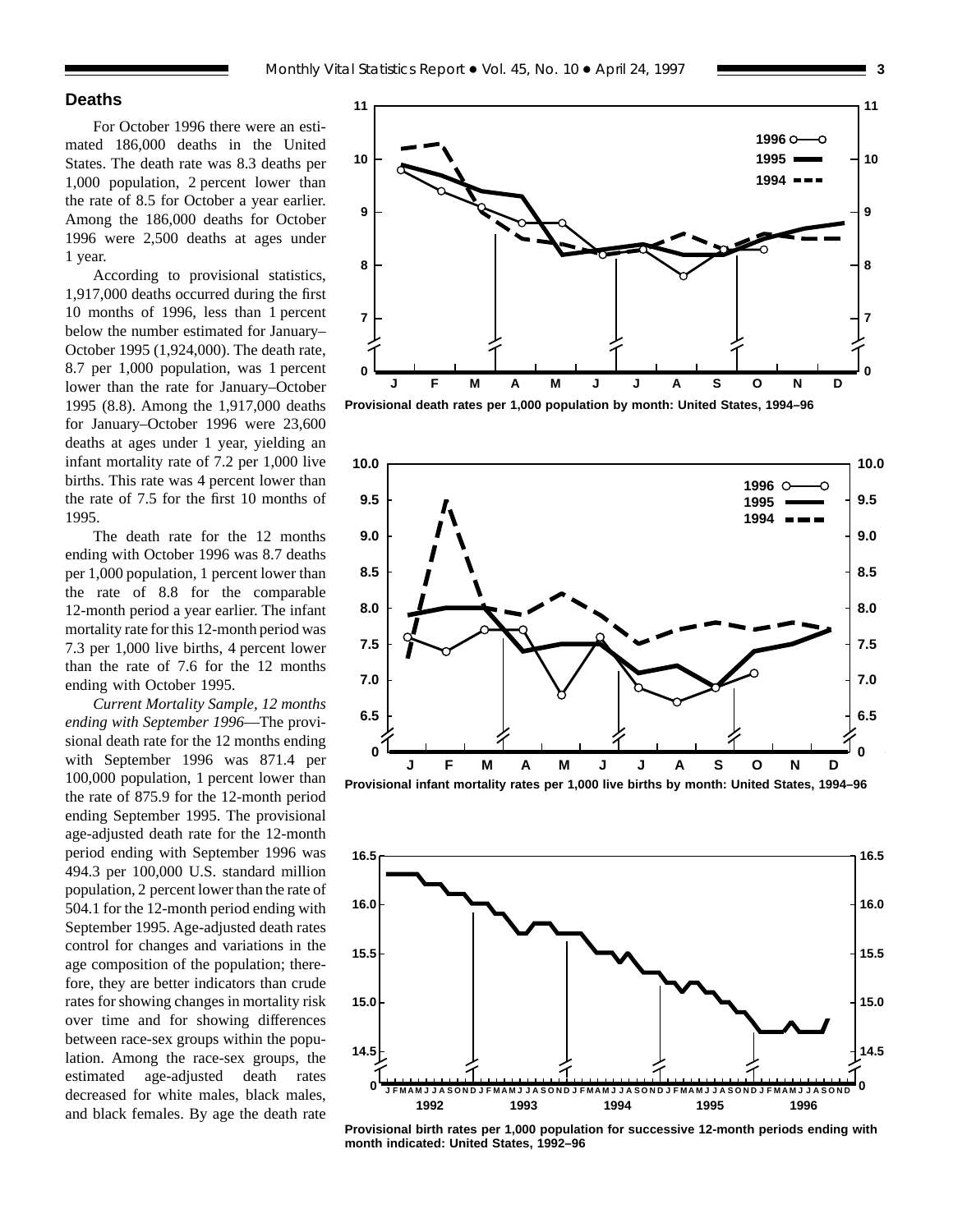for the total population decreased for these age groups: Under 1 year, 25–34 years, 35–44 years, 45–54 years, and 75–84 years. The rate increased for the age group 5–14 years.

Among the major causes of death, the estimated death rate decreased between the two successive 12-month periods for Atherosclerosis, Chronic liver disease and cirrhosis, Homicide and legal intervention, and Human immunodeficiency virus infection. The death rate increased between the two successive 12-month periods for Alzheimer's disease. The increase for Alzheimer's disease may reflect changes in diagnostic practices rather than real increases in mortality from this cause.

The death rate for injury by firearms for the 12 months ending with September 1996 was 13.3 per 100,000 population, compared with a rate of 13.8 for the comparable 12-month period a year earlier. The change in the rate between the two periods was not statistically significant.

The infant mortality rate for the 12 months ending with September 1996 was 731.9 per 100,000 live births, 3.6 percent lower than the rate of 759.1 for the same 12-month period a year earlier. For infants under 28 days of age, the 12-month rate ending September 1996 was 482.4 compared with a rate of 482.8 for the 12-month period a year earlier. The change in the mortality rate for infants under 28 days of age was not statistically significant. The infant mortality rate for infants aged 28 days–11 months was 249.7, 9.1 percent lower than the rate of 274.8 for the 12-month period a year earlier. Among causes of infant death, changes in the infant mortality rate between the two successive 12-month periods were not statistically significant.



**Provisional marriage rates per 1,000 population for successive 12-month periods ending with month indicated: United States, 1992–96**



**Provisional divorce rates per 1,000 population for successive 12-month periods ending with month indicated: United States, 1992–96**

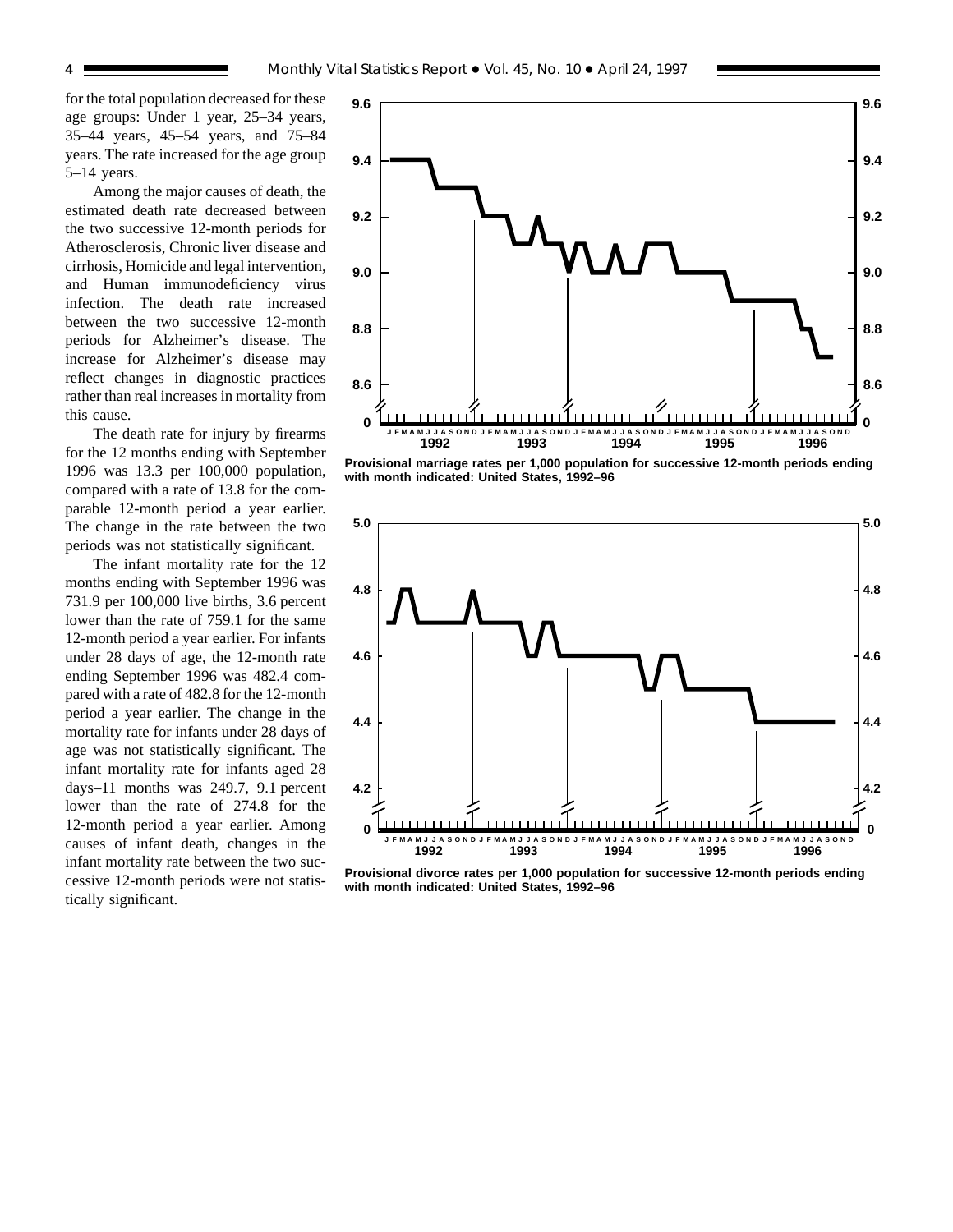

**Provisional death rates per 1,000 population for successive 12-month periods ending with month indicated: United States, 1992–96**



**Provisional infant mortality rates per 1,000 live births for successive 12-month periods ending with month indicated: United States, 1992–96**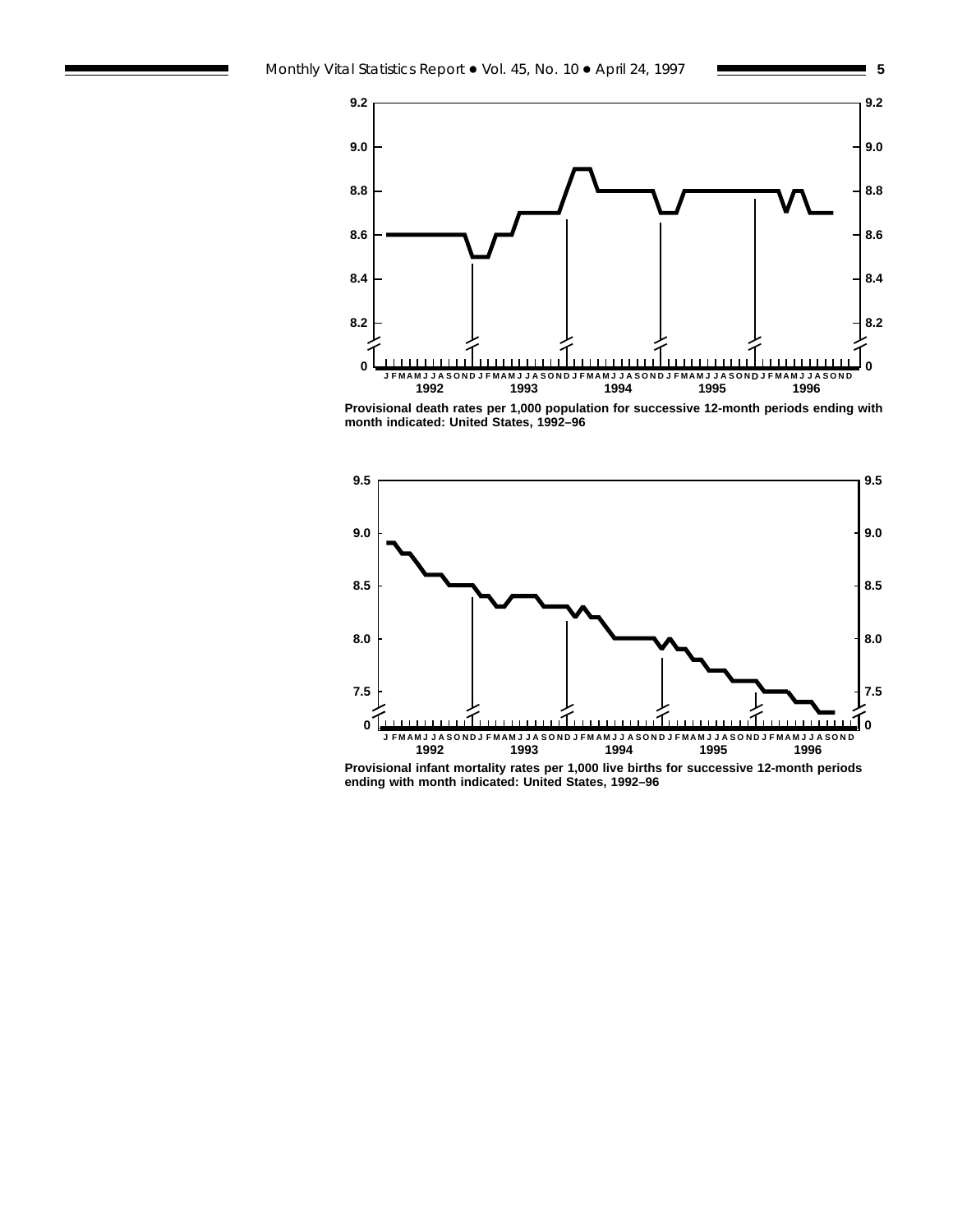## **Table 1. Provisional number of live births, marriages, divorces, deaths, and infant deaths and rates, by month: United States, January 1995–October 1996**

[Data are provisional and are subject to monthly reporting variation; see [Technical notes\]](#page-16-0)

| Live births                           |                                                                                          |        |                                          |        | <b>Marriages</b>                |        | <b>Divorces</b>                 |        | Deaths                           |     | Infant deaths |     |
|---------------------------------------|------------------------------------------------------------------------------------------|--------|------------------------------------------|--------|---------------------------------|--------|---------------------------------|--------|----------------------------------|-----|---------------|-----|
|                                       |                                                                                          |        | Rate per 1,000 women<br>aged 15-44 years |        |                                 |        |                                 |        |                                  |     |               |     |
| Period                                | Rate per<br>1,000<br>Seasonally<br>adjusted<br>population<br>Unadjusted<br><b>Number</b> | Number | Rate per<br>1,000<br>population          | Number | Rate per<br>1,000<br>population | Number | Rate per<br>1,000<br>population | Number | Rate per<br>1,000<br>live births |     |               |     |
| 1995:                                 |                                                                                          |        |                                          |        |                                 |        |                                 |        |                                  |     |               |     |
| January                               | 350.000                                                                                  | 15.8   | 69.4                                     | 72.8   | 111.000                         | 5.1    | 96,000                          | 4.3    | 220,000                          | 9.9 | 2,700         | 7.9 |
| February                              | 287,000                                                                                  | 14.3   | 63.1                                     | 64.3   | 146,000                         | 7.5    | 89,000                          | 4.4    | 194,000                          | 9.7 | 2,400         | 8.0 |
| March                                 | 338,000                                                                                  | 15.2   | 67.1                                     | 68.0   | 148,000                         | 6.8    | 98,000                          | 4.4    | 208,000                          | 9.4 | 2,700         | 8.0 |
| April<br>.                            | 313,000                                                                                  | 14.5   | 64.1                                     | 65.8   | 165,000                         | 7.9    | 98,000                          | 4.6    | 200,000                          | 9.3 | 2,300         | 7.4 |
| May<br>.                              | 321,000                                                                                  | 14.4   | 63.5                                     | 64.0   | 238,000                         | 10.7   | 103,000                         | 4.6    | 184,000                          | 8.2 | 2,500         | 7.5 |
| June<br>.                             | 318,000                                                                                  | 14.8   | 65.2                                     | 63.8   | 263,000                         | 12.2   | 104,000                         | 4.8    | 180,000                          | 8.3 | 2,400         | 7.5 |
| July<br>.                             | 337,000                                                                                  | 15.1   | 66.6                                     | 64.0   | 224,000                         | 10.0   | 97,000                          | 4.4    | 188,000                          | 8.4 | 2,400         | 7.1 |
| August $\ldots$ , $\ldots$ , $\ldots$ | 364.000                                                                                  | 16.3   | 72.1                                     | 68.0   | 254,000                         | 11.4   | 99,000                          | 4.4    | 184,000                          | 8.2 | 2,400         | 7.2 |
| September                             | 331.000                                                                                  | 15.3   | 67.6                                     | 63.7   | 219,000                         | 10.1   | 99,000                          | 4.6    | 178,000                          | 8.2 | 2,200         | 6.9 |
| October $\ldots$ , $\ldots$           | 328,000                                                                                  | 14.7   | 64.9                                     | 65.2   | 224.000                         | 10.0   | 98,000                          | 4.4    | 190.000                          | 8.5 | 2,500         | 7.4 |
| November                              | 306.000                                                                                  | 14.1   | 62.6                                     | 64.6   | 174,000                         | 8.0    | 95,000                          | 4.4    | 188.000                          | 8.7 | 2,300         | 7.5 |
| December                              | 300,000                                                                                  | 13.4   | 59.3                                     | 61.6   | 169,000                         | 7.6    | 92,000                          | 4.1    | 197,000                          | 8.8 | 2,400         | 7.7 |
| 1996:                                 |                                                                                          |        |                                          |        |                                 |        |                                 |        |                                  |     |               |     |
| January                               | 320,000                                                                                  | 14.3   | 63.4                                     | 66.6   | 105,000                         | 4.9    | 96,000                          | 4.3    | 220,000                          | 9.8 | 2,400         | 7.6 |
| February                              | 304.000                                                                                  | 14.5   | 64.5                                     | 65.8   | 155,000                         | 7.7    | 85,000                          | 4.1    | 197,000                          | 9.4 | 2,300         | 7.4 |
| March                                 | 333,000                                                                                  | 14.9   | 66.1                                     | 67.0   | 147,000                         | 6.8    | 93,000                          | 4.2    | 204,000                          | 9.1 | 2,500         | 7.7 |
| April.                                | 309,000                                                                                  | 14.3   | 63.3                                     | 65.0   | 168,000                         | 8.0    | 94,000                          | 4.3    | 192,000                          | 8.8 | 2,400         | 7.7 |
| May.                                  | 344,000                                                                                  | 15.4   | 68.2                                     | 68.7   | 240,000                         | 10.7   | 103,000                         | 4.6    | 197,000                          | 8.8 | 2,300         | 6.8 |
| June<br>.                             | 304,000                                                                                  | 14.0   | 62.2                                     | 61.0   | 235,000                         | 10.8   | 104,000                         | 4.8    | 179,000                          | 8.2 | 2,300         | 7.6 |
| July.                                 | 342.000                                                                                  | 15.2   | 67.8                                     | 65.1   | 233,000                         | 10.4   | 100,000                         | 4.5    | 186,000                          | 8.3 | 2,300         | 6.9 |
| August $\ldots$ , $\ldots$ , $\ldots$ | 356,000                                                                                  | 15.9   | 70.6                                     | 66.7   | 237,000                         | 10.5   | 100,000                         | 4.5    | 176,000                          | 7.8 | 2,200         | 6.7 |
| September                             | 342.000                                                                                  | 15.7   | 69.9                                     | 65.8   | 219,000                         | 10.1   | 92,000                          | 4.2    | 181.000                          | 8.3 | 2,300         | 6.9 |
| October $\ldots$                      | 347,000                                                                                  | 15.4   | 68.8                                     | 69.0   | 225,000                         | 10.0   | 98,000                          | 4.4    | 186,000                          | 8.3 | 2,500         | 7.1 |

<sup>1</sup>The method of seasonal adjustment, developed by the U.S. Bureau of the Census, is described in *The X-11 Variant of the Census Method II Seasonal Adjustment Program*, Technical Paper<br>No. 15 (1967 revision).

NOTE: Figures include all revisions received from the States and, therefore, may differ from those previously published.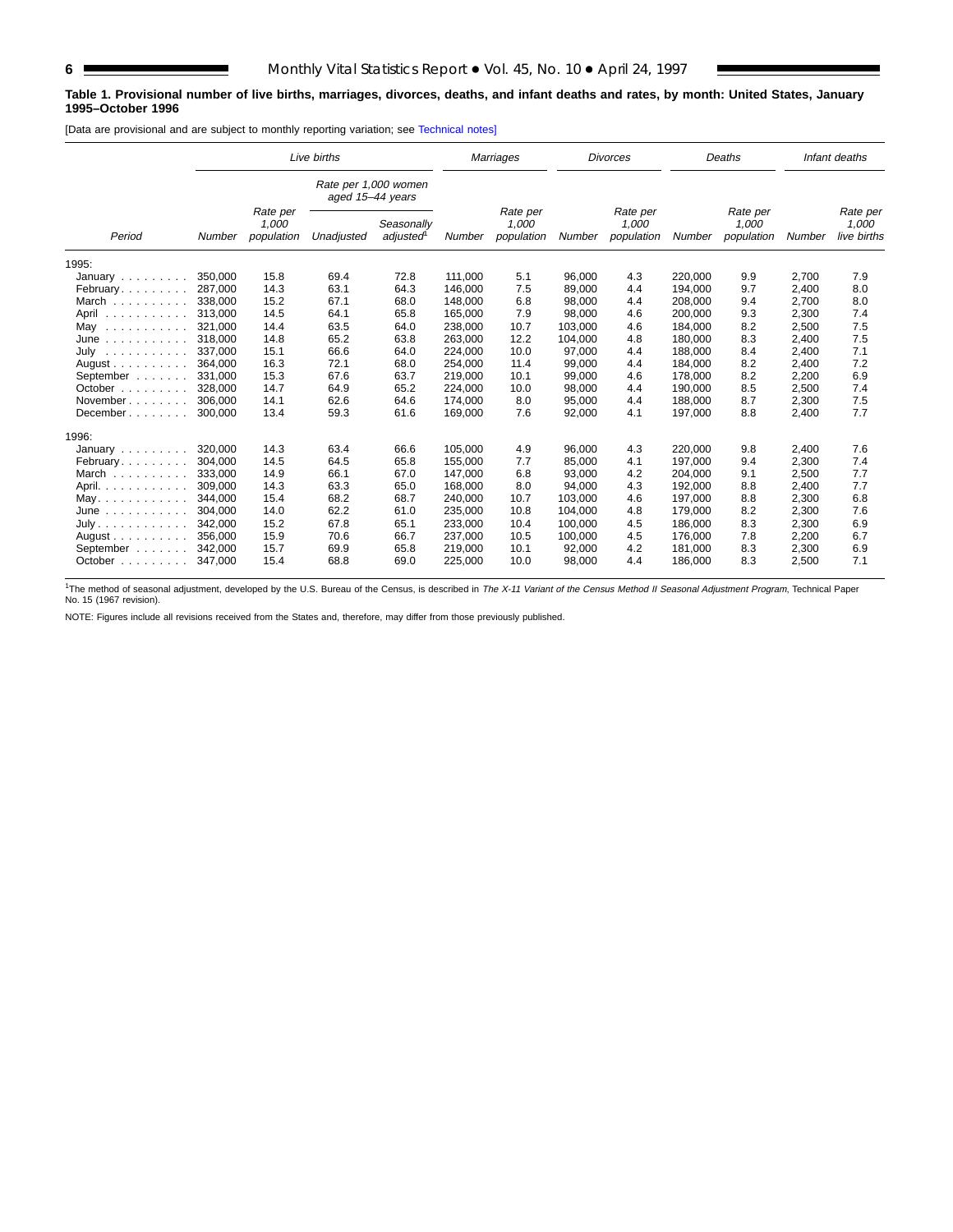# <span id="page-6-0"></span>**Table 2. Provisional number of live births and deaths: Each division and State, October 1995 and 1996, and cumulative figures, 1994–96**

[Data are estimates by State of residence; see [Technical notes\]](#page-16-0)

|                                                           |        |         | Live births |                 |                      |            | Deaths  |         |                 |                      |  |  |  |
|-----------------------------------------------------------|--------|---------|-------------|-----------------|----------------------|------------|---------|---------|-----------------|----------------------|--|--|--|
|                                                           |        | October |             | January-October |                      |            | October |         | January-October |                      |  |  |  |
| Area                                                      | 1996   | 1995    | 1996        | 1995            | 1994                 | 1996       | 1995    | 1996    | 1995            | 1994                 |  |  |  |
|                                                           | 15,686 | 12,329  | 161,491     | 147,234         | 148,186              | 9,303      | 9,914   | 97,140  | 99,548          | 98,637               |  |  |  |
| Maine                                                     | 1,209  | 1,122   | 11,608      | 11,888          | 12,167               | 730        | 1,105   | 9.094   | 10,040          | 9,807                |  |  |  |
| New Hampshire                                             | 1,389  | 1,486   | 11,926      | 12,720          | 12,424               | 799        | 539     | 7,561   | 7,462           | 7,430                |  |  |  |
| $Vermont.$                                                | 671    | 540     | 5,751       | 5,681           | 5,764                | 467        | 281     | 4,180   | 4,133           | 3,781                |  |  |  |
| Massachusetts                                             | 5,922  | 3,941   | 84,687      | 66,522          | 71,669               | 4.061      | 4,797   | 45,001  | 46,306          | 46,242               |  |  |  |
|                                                           | 1,023  | 1,213   | 10,536      | 10,715          | 11,227               | 810        | 797     | 7,695   | 7,938           | 7,699                |  |  |  |
|                                                           | 5,472  | 4,027   | 36,983      | 39,708          | 34,935               | 2,436      | 2,395   | 23,609  | 23,669          | 23,678               |  |  |  |
|                                                           | 46,781 | 47,011  | 444,607     | 453,974         | 461,061              | 31,825     | 31,203  | 303.456 | 309,830         | 308,644              |  |  |  |
|                                                           | 24,495 | 26,314  | 226,691     | 223,902         | 232,645              | 14,687     | 15,300  | 137,262 | 141,835         | 141.565              |  |  |  |
|                                                           | 8,333  | 6,973   | 88,948      | 100,933         | 95,043               | 6,024      | 5,926   | 59,781  | 62,103          | 59,952               |  |  |  |
|                                                           | 13,953 | 13,724  | 128,968     | 129,139         | 133,373              | 11,114     | 9,977   | 106,413 | 105,892         | 107,127              |  |  |  |
| East North Central                                        | 57,232 | 58,336  | 514,783     | 526,338         | 539,612              | 29,992     | 32,912  | 317,731 | 327,510         | 328,538              |  |  |  |
|                                                           | 17,266 | 14,731  | 128,784     | 130,207         | 135,720              | 7,720      | 8,356   | 85,642  | 87,272          | 87,814               |  |  |  |
|                                                           | 5,866  | 9,563   | 57,629      | 69,229          | 69,062               | 3,336      | 4,934   | 39,059  | 43,383          | 44,832               |  |  |  |
|                                                           | 16,269 | 15,911  | 154,420     | 156,459         | 158,118              | 8,692      | 8,701   | 86,621  | 89,927          | 89,236               |  |  |  |
|                                                           | 11,878 | 12,461  | 117,314     | 113,629         | 118,571              | 6,508      | 7,057   | 68,909  | 69,544          | 69,275               |  |  |  |
|                                                           | 5,953  | 5,670   | 56,636      | 56,814          | 58,141               | 3,736      | 3,864   | 37,500  | 37,384          | 37,381               |  |  |  |
|                                                           |        |         |             |                 |                      |            |         |         |                 |                      |  |  |  |
|                                                           | 21,915 | 23,416  | 216,659     | 214,530         | 212,968              | 13,393     | 13,512  | 139,699 | 140,325         | 141,891              |  |  |  |
|                                                           | 5,700  | 5,282   | 53,900      | 53,035          | 54,468               | 3,172      | 3,111   | 30,464  | 30,696          | 30,261               |  |  |  |
| lowa                                                      | 2,985  | 2,986   | 31,483      | 28,984          | 30,293               | 1,794      | 1,075   | 21,822  | 20,789          | 21,906               |  |  |  |
| Missouri                                                  | 6,328  | 7,942   | 62,967      | 63,866          | 64,661               | 4,059      | 5,056   | 44,678  | 45,977          | 47,212               |  |  |  |
| North Dakota. $\ldots \ldots \ldots \ldots \ldots \ldots$ | 762    | 702     | 7,104       | 7,307           | 7,222                | 516        | 465     | 4,834   | 4,996           | 4,956                |  |  |  |
|                                                           | 1,076  | 753     | 8,437       | 9,126           | 8,854                | 630        | 523     | 5,300   | 5,691           | 5,650                |  |  |  |
| Nebraska                                                  | 1,934  | 1,938   | 19,699      | 19,567          | 19,013               | 1,252      | 1,332   | 12,601  | 12,521          | 12,210               |  |  |  |
|                                                           | 3,130  | 3,813   | 33,069      | 32,645          | 28,457               | 1,970      | 1,950   | 20,000  | 19,655          | 19,696               |  |  |  |
|                                                           | 64,557 | 53,745  | 552,903     | 549.171         | 552,561              | 34,917     | 34.400  | 367,308 | 363.218         | 358,774              |  |  |  |
|                                                           | 862    | 863     | 8,587       | 8,434           | 8,665                | 560        | 523     | 5,296   | 5,107           | 5,133                |  |  |  |
|                                                           | 7,338  | 5,787   | 61,598      | 61,367          | 58,446               | 3,770      | 3,223   | 34,936  | 33,824          | 32,582               |  |  |  |
| District of Columbia.                                     | 727    | 733     | 6,881       | 7,567           | 8,248                | 544        | 576     | 4,989   | 5,488           | 5,706                |  |  |  |
|                                                           | 8,083  | 6,170   | 74,288      | 74,905          | 79,373               | 4,303      | 4,176   | 43,429  | 43,744          | 45,029               |  |  |  |
|                                                           | 1,900  | 1,447   | 16,910      | 17,972          | 18,485               | 1,751      | 1,592   | 15,957  | 16,570          | 16,950               |  |  |  |
| North Carolina                                            | 12,986 | 8,998   | 88,720      | 86,793          | 85,928               | 5,233      | 5,320   | 55,129  | 53,946          | 54,107               |  |  |  |
|                                                           | 4,745  | 4,085   | 43,067      | 41,789          | 43,139               | 2,578      | 2,489   | 28,143  | 26,876          | 26,620               |  |  |  |
|                                                           | 10,948 | 9,676   | 96,425      | 96,512          | 91,152               | 4,756      | 4,592   | 49,620  | 48,588          | 47,749               |  |  |  |
| Georgia                                                   | 16,968 | 15,986  | 156,427     | 153,832         | 159,125              | 11,422     | 11,909  | 129,809 | 129,075         | 124,898              |  |  |  |
|                                                           |        |         |             |                 |                      |            |         |         |                 |                      |  |  |  |
|                                                           | 20,402 | 20,794  | 189,624     | 188,483         | 192,473              | 11,901     | 13,528  | 130,614 | 132,878         | 130,425              |  |  |  |
|                                                           | 4,090  | 4,611   | 43,969      | 43,501          | 43,922               | 3,150      | 3,113   | 31,490  | 32,337          | 31,575               |  |  |  |
|                                                           | 6,981  | 6,872   | 60,536      | 60,837          | 62,661               | 3,347      | 4,542   | 41,119  | 42,680          | 40,657               |  |  |  |
|                                                           | 5,442  | 5,828   | 51,429      | 52,095          | 51,144               | 3,250      | 3,624   | 35,748  | 35,360          | 35,791               |  |  |  |
|                                                           | 3,889  | 3,483   | 33,690      | 32,050          | 34,746               | 2,154      | 2,249   | 22,257  | 22,501          | 22,402               |  |  |  |
|                                                           | 40,819 | 30,748  | 405,149     | 409,062         | 396,373              | 18,377     | 15,401  | 202,757 | 199,908         | 200,611              |  |  |  |
| Arkansas                                                  | 2,963  | 2,828   | 30,177      | 28.117          | 28,952               | 2,054      | 2,299   | 21,430  | 21,187          | 22.516               |  |  |  |
|                                                           | 5,567  | 6,533   | 55,949      | 57,229          | 56,873               | 2,967      | 3,395   | 34,258  | 33,203          | 34,603               |  |  |  |
|                                                           | 4,305  | 4,723   | 38,224      | 39,508          | 38,306               | 2,727      | 2,658   | 27,657  | 27,205          | 27,082               |  |  |  |
| $Texas1$                                                  | 27,984 | 16,664  | 280,799     | 284,208         | 272,242              | 10,629     | 7,049   | 119,412 | 118,313         | 116,410              |  |  |  |
|                                                           | 23,916 | 20.151  | 216,354     | 205,558         | 205,987              | 10,622     | 9.834   | 102,373 | 95,194          | 94,390               |  |  |  |
|                                                           |        |         |             |                 |                      |            |         |         |                 |                      |  |  |  |
|                                                           | 963    | 920     | 9,172       | 9,408           | 9,230                | 677<br>762 | 685     | 6,434   | 6,368           | 6,182                |  |  |  |
|                                                           | 1,569  | 1,611   | 15,974      | 14,799          | 14,668               |            | 766     | 7,208   | 7,072           | 7,079                |  |  |  |
|                                                           | 575    | 592     | 5,225       | 5,359           | 5,396                | 328        | 311     | 2,967   | 3,092           | 2,918                |  |  |  |
|                                                           | 3,915  | 4,237   | 40,446      | 42,489          | 45,688               | 2,481      | 2,204   | 21,373  | 20,855          | 20,237               |  |  |  |
|                                                           | 2,505  | 2,317   | 22,776      | 22,864          | 23,544               | 1,084      | 941     | 10.478  | 10,303          | 10,171               |  |  |  |
|                                                           | 8,308  | 5,182   | 67,861      | 59,852          | 56,192               | 3,419      | 3,045   | 33,848  | 28,536          | 29,232               |  |  |  |
|                                                           | 3,408  | 3,726   | 35,020      | 33,105          | 32,441               | 891        | 855     | 9,191   | 8,865           | 8,729                |  |  |  |
|                                                           | 2,673  | 1,566   | 19,880      | 17,682          | 18,828               | 980        | 1,027   | 10,874  | 10,103          | 9,842                |  |  |  |
|                                                           | 63,215 | 59,989  | 586.075     | 593,905         | 625,959              | 25,734     | 25,334  | 255,848 | 254,902         | 252,719              |  |  |  |
|                                                           | 7,543  | 6,442   | 68,230      | 66,332          | 67,168               | 4,072      | 3,255   | 34,518  | 33,024          | 31,895               |  |  |  |
|                                                           | 3,450  | 3,642   | 37,554      | 37,017          | 35,614               | 2,230      | 2,230   | 23,338  | 23,551          | 23,351               |  |  |  |
|                                                           | 49,960 | 47,560  | 456.595     | 466,424         | 496,385              | 18,626     | 19,060  | 189,404 | 189,999         | 189,380              |  |  |  |
|                                                           | 810    | 779     | 8,374       | 8,796           | 10,590               | 161        | 187     | 1,972   | 2,032           | 2,018                |  |  |  |
|                                                           | 1,452  | 1,566   | 15,322      | 15,336          | 16,202               | 645        | 602     | 6,616   | 6,296           | 6,075                |  |  |  |
|                                                           | 5,722  | 5,650   | 50,083      | 50,027          | $\sim$ $\sim$ $\sim$ | 2,512      | 2,871   | 22,638  | 24,677          | $\sim$ $\sim$ $\sim$ |  |  |  |
|                                                           |        |         |             |                 |                      |            |         |         |                 |                      |  |  |  |

- - - Data not available.

<sup>1</sup>Figures include adjustments for varying lengths of reporting periods; see [Technical notes.](#page-16-0)

2Data for Puerto Rico are not included in U.S. total figures.

NOTES: Figures include all revisions received from the States. Cumulative figures for the current year reflect revisions received for previous months, and figures for earlier years may differ from those previously published.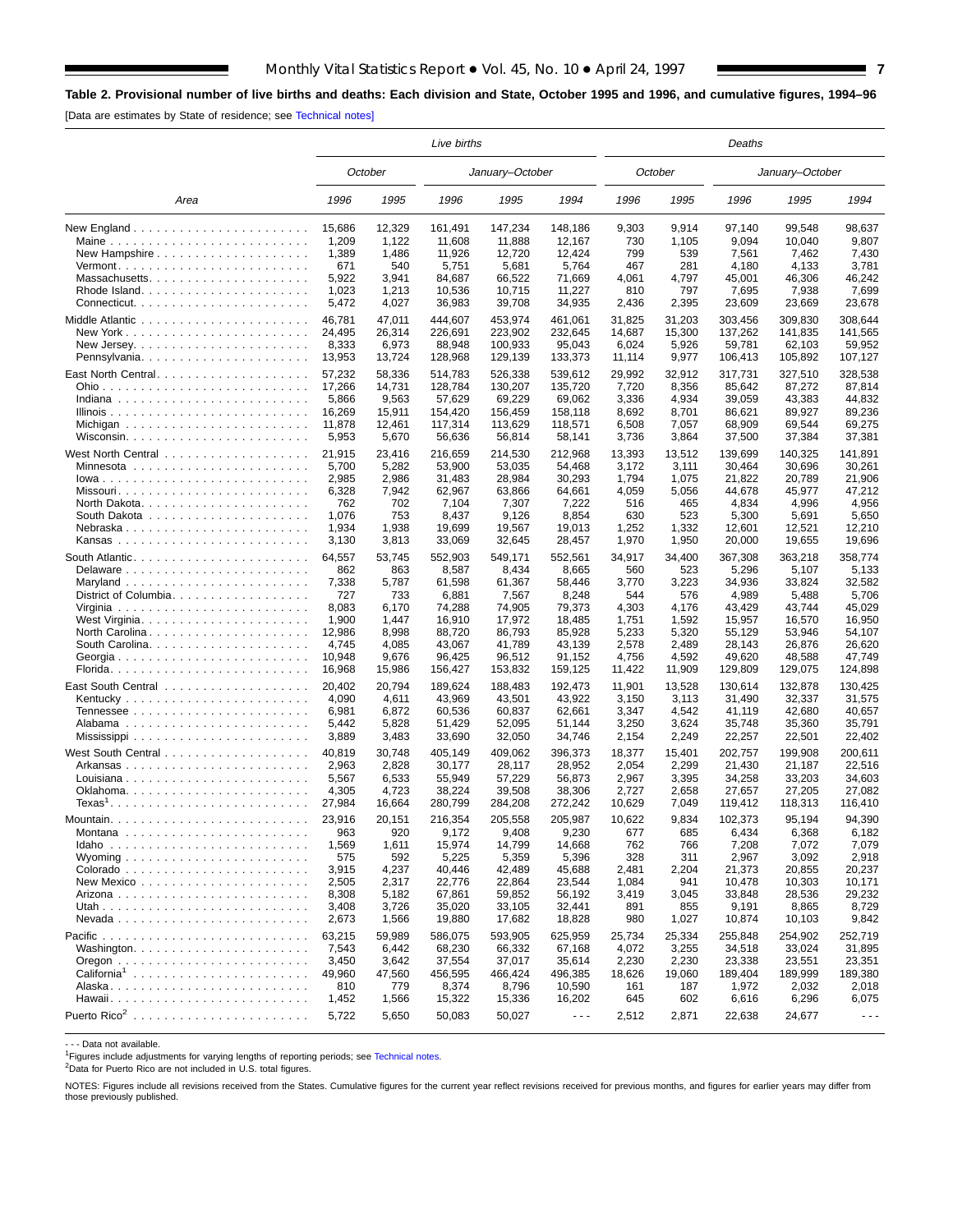### **Table 3. Provisional number of marriages and divorces: Each division and State, October 1995 and 1996, and cumulative figures, 1994–96**

[By State of occurrence. Number of events reported; see [Technical notes.](#page-16-0) Divorces include reported annulments]

|                                                           |                      |                | Marriages            |                   |                   |                               |                               | Divorces                       |                                |                      |
|-----------------------------------------------------------|----------------------|----------------|----------------------|-------------------|-------------------|-------------------------------|-------------------------------|--------------------------------|--------------------------------|----------------------|
|                                                           |                      | October        |                      | January-October   |                   |                               | October                       |                                | January-October                |                      |
| Area                                                      | 1996                 | 1995           | 1996                 | 1995              | 1994              | 1996                          | 1995                          | 1996                           | 1995                           | 1994                 |
|                                                           | 112,053              | 12,501         | 172,478              | 84,352            | 91,639            | 4,163                         | 3,127                         | 32,652                         | 33,359                         | 32,211               |
| Maine                                                     | $- - -$              | 1,251          | $\sim$ $\sim$ $\sim$ | 9,691             | 9,356             | 549                           | 397                           | 4,226                          | 4,355                          | 4,386                |
| New Hampshire $\ldots \ldots \ldots \ldots \ldots \ldots$ | 1,346                | 1,363          | 8,128                | 7,995             | 8,718             | 474                           | 495                           | 3,904                          | 4,126                          | 4,189                |
| $Vermont.$                                                | 862                  | 752            | 5,064                | 5,041             | 4,778             | 292                           | 264                           | 2,231                          | 2,396                          | 2,035                |
| Massachusetts                                             | 5,544                | 5,364          | 34,022               | 36,004            | 43,402            | 1,662                         | 843                           | 10,827                         | 11,241                         | 11,143               |
|                                                           | 883                  | 882            | 6,801                | 6,414             | 6,117             | 304                           | 265                           | 2,758                          | 3,090                          | 2,687                |
|                                                           | 3,418                | 2,889          | 18,463               | 19,207            | 19,268            | 882                           | 863                           | 8,706                          | 8,151                          | 7,771                |
|                                                           | 33,705               | 31,308         | 225,980              | 226,154           | 235,075           | 11,121                        | 10,832                        | 105,105                        | 100,896                        | 100,020              |
|                                                           | 19,710               | 16,520         | 124,427              | 119,015           | 125,635           | 5,780                         | 5,556                         | 52,348                         | 47,341                         | 46,871               |
|                                                           | 5,469<br>8,526       | 6,659<br>8,129 | 40.711<br>60,842     | 43,985<br>63,154  | 45,014<br>64,426  | 2,227<br>3,114                | 2,109<br>3,167                | 21,130<br>31,627               | 20,603<br>32,952               | 20,167<br>32,982     |
|                                                           |                      |                |                      |                   |                   |                               |                               |                                |                                |                      |
| East North Central                                        | 34,020               | 37,407         | 262,109              | 285,731           | 293,624           | 112,294                       | 112,809                       | <sup>1</sup> 116,785           | 121,268                        | <sup>1</sup> 123,506 |
|                                                           | 9,281                | 9,276          | 70,383               | 77,568            | 77,995            | 3,877<br>$\sim$ $\sim$ $\sim$ | 3,658<br>$\sim$ $\sim$ $\sim$ | 36,304<br>$\sim$ $\sim$ $\sim$ | 40,539<br>.                    | 41,418<br>.          |
|                                                           | 2,650<br>10,326      | 5,370<br>9,667 | 23,548<br>76,824     | 43,050<br>70,442  | 43,033<br>78,765  | 3,635                         | 3,636                         | 33,622                         | 32,369                         | 34,889               |
|                                                           | 7,279                | 8,581          | 59,081               | 62,220            | 61,472            | 3,161                         | 3,882                         | 32,407                         | 33,667                         | 32,674               |
|                                                           | 4,484                | 4,513          | 32,273               | 32,451            | 32,359            | 1,621                         | 1,633                         | 14,452                         | 14,693                         | 14,525               |
|                                                           |                      |                |                      |                   |                   |                               |                               | 62.285                         |                                |                      |
|                                                           | 16,831               | 14,968         | 128,418              | 127,503           | 127,069           | 6,643                         | 5,856                         |                                | 62,635                         | 65,045               |
|                                                           | 3,628<br>2,525       | 3,669<br>2,583 | 29,671<br>19,827     | 29,441<br>19.400  | 28,840<br>19,604  | 1,403<br>788                  | 1,309<br>1,004                | 12,689<br>8,257                | 13,008<br>8,822                | 13,379<br>9,344      |
| Missouri                                                  | 4,490                | 3,951          | 39,768               | 38,342            | 37,964            | 2,247                         | 1,686                         | 21,879                         | 21.964                         | 22,541               |
| North Dakota. $\ldots \ldots \ldots \ldots \ldots \ldots$ | 505                  | 401            | 4,442                | 4,046             | 4,258             | 193                           | 211                           | 1,933                          | 1,861                          | 1,838                |
|                                                           | 584                  | 630            | 5,971                | 6,485             | 6,652             | 256                           | 264                           | 2,301                          | 2,402                          | 2,455                |
| Nebraska                                                  | 1,036                | 1,012          | 10,901               | 10,706            | 10,852            | 564                           | 491                           | 5,103                          | 5,193                          | 5,457                |
|                                                           | 4,063                | 2,722          | 17,838               | 19,083            | 18,899            | 1,192                         | 891                           | 10,123                         | 9,385                          | 10,031               |
|                                                           | 40,047               | 38,972         | 372.098              | 376,074           | 372,379           | 118,164                       | 17,862                        | <sup>1</sup> 185,475           | 189.422                        | 193,328              |
| Delaware                                                  | 543                  | 546            | 4,473                | 4,578             | 4,251             | 307                           | 289                           | 2,887                          | 3,111                          | 2,948                |
|                                                           | 4,193                | 4,144          | 35,174               | 36,503            | 36,619            | 1,569                         | 772                           | 13,127                         | 12,331                         | 14,182               |
| District of Columbia.                                     | 186                  | 312            | 1,830                | 1,804             | 2,209             | $\sim$ $\sim$ $\sim$          | 225                           | $\sim$ $\sim$ $\sim$           | 1,329                          | 1,881                |
|                                                           | 6,707                | 6,708          | 55,181               | 58,199            | 58,894            | 2,545                         | 2,429                         | 23,288                         | 23,465                         | 24,542               |
|                                                           | 1,107                | 1,277          | 9,454                | 9,689             | 8,921             | 627                           | 841                           | 6,257                          | 7,531                          | 7,555                |
| North Carolina                                            | 5,670                | 5,521          | 51,791               | 52,823            | 42,518            | 2,723                         | 3,117                         | 30,086                         | 31,593                         | 30,753               |
|                                                           | 3,555                | 3,413          | 36,582               | 38,171            | 43,952            | 1,355                         | 1,365                         | 12,980                         | 12,474                         | 12,754               |
| Georgia                                                   | 5,573                | 6,038          | 51,207               | 52,990            | 53,287            | 3,037                         | 3,309                         | 30,389                         | 31,318                         | 30,839               |
|                                                           | 12,513               | 11,013         | 126,406              | 121,317           | 121,728           | 6,001                         | 5,515                         | 66,461                         | 66,270                         | 67,874               |
|                                                           | 15,244               | 15,706         | 160,572              | 163,101           | 158,688           | 8,094                         | 8,832                         | 83,367                         | 81,107                         | 82,566               |
|                                                           | 4,149                | 4,521          | 36,773               | 39,995            | 39,968            | 1,690                         | 2,170                         | 18,188                         | 19,278                         | 19,006               |
|                                                           | 7,181                | 5,141          | 66,994               | 70,462            | 65,710            | 3,008                         | 2,835                         | 29,089                         | 28,593                         | 28,239               |
|                                                           | 2,723                | 4,620          | 39,175               | 35,127            | 34,275            | 2,089                         | 2,586                         | 22,481                         | 22,152                         | 22,552               |
|                                                           | 1,191                | 1,424          | 17,630               | 17,517            | 18,735            | 1,307                         | 1,241                         | 13,609                         | 11,084                         | 12,769               |
|                                                           | 23,198               | 16,488         | 245,910              | 251,420           | 252,459           | 12,202                        | 18,641                        | 128,335                        | 1116,847                       | <sup>1</sup> 117,957 |
|                                                           | 2,901                | 2,522          | 29,400               | 29,959            | 31,981            | 713                           | 1,352                         | 12,113                         | 13,230                         | 14,748               |
| Louisiana                                                 | 4,573                | 2,489          | 31,586               | 33,431            | 34,795            | $\sim$ $\sim$ $\sim$<br>1,489 | $\sim$ $\sim$ $\sim$<br>2,003 | $\sim$ $\sim$ $\sim$<br>16,222 | $\sim$ $\sim$ $\sim$<br>18,438 | 18,220               |
| $Texas3$                                                  | 1,868<br>13,856      | 2,056<br>9,421 | 22,421<br>162,503    | 24,068<br>163,962 | 24,868<br>160,815 | $\sim$ $\sim$ $\sim$          | 5,286                         | $\sim$ $\sim$ $\sim$           | 85,179                         | 84,989               |
|                                                           |                      |                |                      |                   |                   |                               |                               |                                |                                |                      |
|                                                           | 112,200              | 21,871         | 1120.156             | 232,117           | 230,590           | 15,007                        | 16,537                        | 150.225                        | 163.008                        | 74,029               |
| $Idaho$                                                   | 477<br>1,288         | 445<br>1,465   | 5,919<br>12,912      | 5,939<br>13,466   | 6,135<br>13,478   | 406<br>508                    | 353<br>613                    | 3,594<br>5,783                 | 3,469<br>5,670                 | 3,424<br>5,897       |
|                                                           | 329                  | 264            | 4,269                | 4,267             | 4,073             | 290                           | 290                           | 2,612                          | 2,671                          | 2,498                |
|                                                           | 4,114                | 2,438          | 30,431               | 30,015            | 30,176            | $\sim$ $\sim$ $\sim$          | $\sim$ $\sim$ $\sim$          | $\sim$ $\sim$ $\sim$           | $- - -$                        | 15,928               |
| New Mexico <sup>4,5</sup>                                 | 1,271                | 1,211          | 13,688               | 12,819            | 10,640            | 830                           | 1,037                         | 9,228                          | 9,749                          | 8,330                |
|                                                           | 3,187                | 3,086          | 33,543               | 32,451            | 30,380            | 2,255                         | 2,455                         | 21,635                         | 23,123                         | 19,403               |
|                                                           | 1,534                | 1,494          | 19,394               | 18,736            | 17,895            | 718                           | 755                           | 7,373                          | 7,509                          | 7,651                |
|                                                           | $\sim$ $\sim$ $\sim$ | 11,468         | $\sim$ $\sim$ $\sim$ | 114,424           | 117,813           | $\sim$ $\sim$ $\sim$          | 1,034                         | $\sim$ $\sim$ $\sim$           | 10,817                         | 10,898               |
|                                                           | 26,171               | 31,255         | 256,609              | 242,380           | 252,878           | 13,827                        | 14,329                        | 140,756                        | <sup>1</sup> 43,607            | 145,038              |
|                                                           | 3,244                | 3,187          | 32,894               | 37,133            | 36,577            | 1,736                         | 2,500                         | 22,155                         | 24,164                         | 24,723               |
|                                                           | 3,470                | 1,767          | 22,099               | 22,640            | 21,761            | 1,637                         | 1,420                         | 12,430                         | 12,670                         | 13,594               |
|                                                           | 17,636               | 24,371         | 180,812              | 162,196           | 174,671           | $\sim$ $\sim$ $\sim$          | $\ddotsc$                     | $\sim$ $\sim$ $\sim$           | $\sim$ $\sim$ $\sim$           | $\sim$ $\sim$ $\sim$ |
|                                                           | 237                  | 349            | 4,322                | 4,687             | 4,730             | 210                           | 61                            | 2,257                          | 2,352                          | 2,717                |
|                                                           | 1,584                | 1,581          | 16,482               | 15,724            | 15,139            | 244                           | 348                           | 3,914                          | 4,421                          | 4,004                |
|                                                           | 2,028                | 2,150          | 23,775               | 25,423            | $\sim$ - $\sim$   | $- - -$                       | $\sim$ $\sim$ $\sim$          | $\sim$ $\sim$ $\sim$           | $\sim$ - $\sim$                |                      |

- - - Data not available.

 $1$ Excludes figures for State(s) shown below as not available.

<sup>2</sup>Figures for marriages are marriage licenses issued for some counties.

<sup>3</sup>Figures include adjustments for varying lengths of reporting periods; see [Technical notes.](#page-16-0)<br><sup>4</sup>Figures for marriages are marriage licenses issued.

5Figures for divorces include estimates for some counties.

6Data for Puerto Rico are not included in U.S. total figures.

NOTES: Figures include all revisions received from the States. Cumulative figures for the current year reflect revisions received for previous months, and figures for earlier years may differ from those previously published.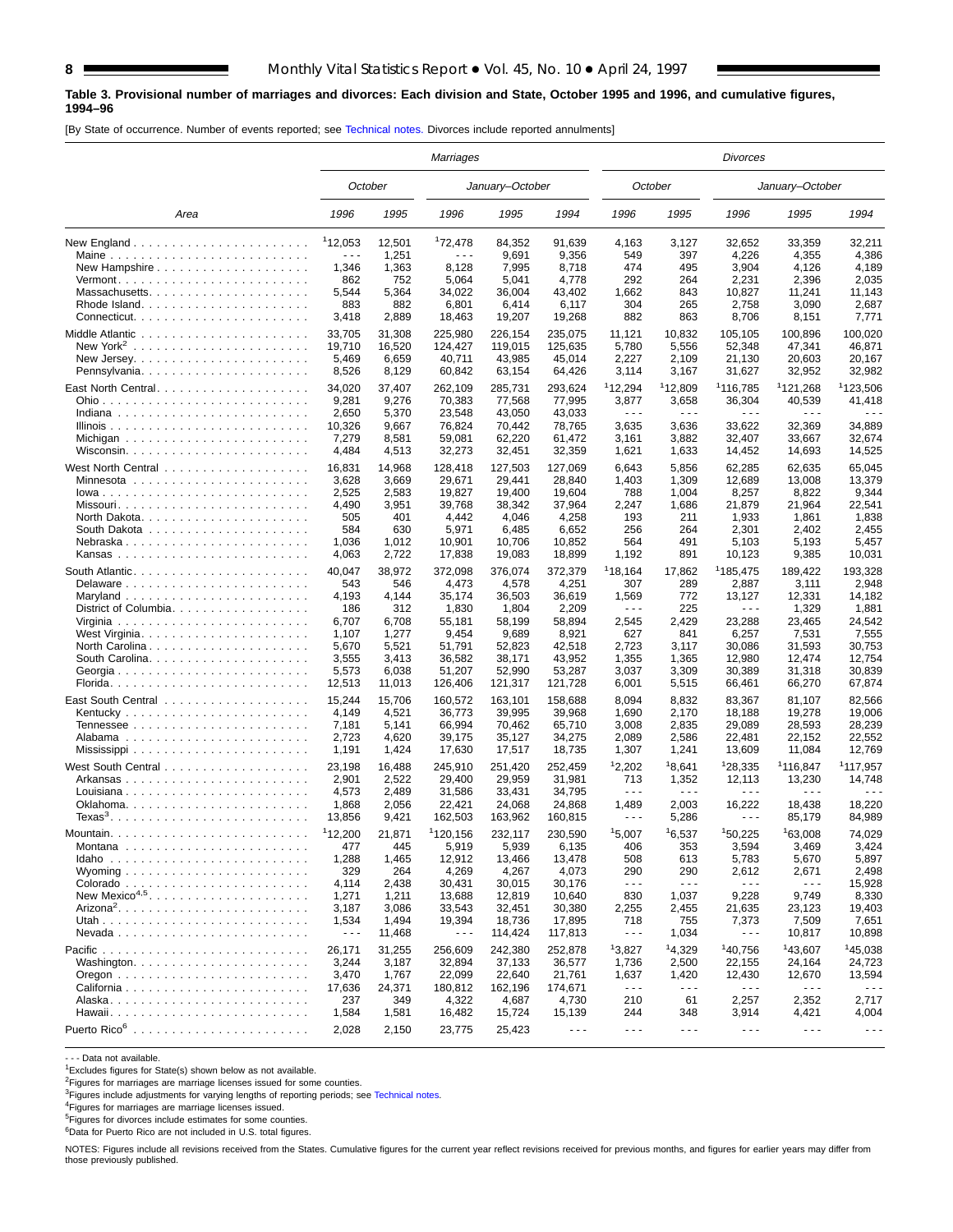### <span id="page-8-0"></span>**Table 4. Provisional number of deaths under 1 year and infant mortality rates: Each division and State, 12 months ending with October 1995 and 1996**

[Data are estimates by State of residence. Figures should be interpreted with caution because of conversion of place of occurrence to place of residence; see [Technical](#page-16-0) [notes.](#page-16-0) Infant mortality rates are deaths under 1 year per 1,000 live births in specified area]

|                                                                                 |              |            | 12 months ending with October |            |
|---------------------------------------------------------------------------------|--------------|------------|-------------------------------|------------|
|                                                                                 | 1996         |            | 1995                          |            |
| Area                                                                            | Number       | Rate       | Number                        | Rate       |
|                                                                                 | 964          | 5.3        | 924                           | 5.3        |
|                                                                                 | 66           | 4.8        | 71                            | 5.1        |
|                                                                                 | 73           | 5.1        | 71                            | 4.8        |
|                                                                                 | 62           | 9.1        | 39                            | 5.5        |
|                                                                                 | 426          | 4.6        | 393                           | 5.0        |
|                                                                                 | 72           | 5.8        | 91                            | 7.0        |
|                                                                                 | 265          | 6.2        | 259                           | 5.5        |
|                                                                                 | 3,805        | 7.3        | 4,001                         | 7.3        |
|                                                                                 | 1,808        | 6.8        | 2,083                         | 7.7        |
|                                                                                 | 826          | 8.0        | 788                           | 6.4        |
|                                                                                 | 1,171        | 7.7        | 1,130                         | 7.4        |
|                                                                                 | 4,990        | 8.1        | 5,361                         | 8.5        |
|                                                                                 | 1,202        | 7.8        | 1,328                         | 8.5        |
|                                                                                 | 632          | 8.7        | 750                           | 9.0        |
|                                                                                 | 1,554        | 8.5        | 1,623                         | 8.7        |
|                                                                                 | 1,093        | 8.0        | 1,156                         | 8.6        |
|                                                                                 | 509          | 7.6        | 504                           | 7.5        |
| West North Central                                                              | 1,847        | 7.2        | 1,866                         | 7.4        |
|                                                                                 | 415          | 6.5        | 392                           | 6.2        |
|                                                                                 | 226          | 5.8        | 251                           | 7.3        |
|                                                                                 | 578          | 7.8        | 592                           | 7.9        |
|                                                                                 | 34           | 4.0        | 49                            | 5.6        |
|                                                                                 | 56           | 5.7        | 115                           | 10.6       |
|                                                                                 | 195          | 8.4        | 183                           | 7.8        |
|                                                                                 | 343          | 9.1        | 284                           | 7.6        |
|                                                                                 | 5,462        | 8.3        | 5,659                         | 8.6        |
|                                                                                 | 74           | 7.3        | 70                            | 6.9        |
|                                                                                 | 594          | 8.2        | 665                           | 8.9        |
|                                                                                 | 110          | 13.3       | 173                           | 19.2       |
|                                                                                 | 666          | 7.5        | 686                           | 7.5<br>7.2 |
| North Carolina $\ldots \ldots \ldots \ldots \ldots \ldots \ldots \ldots \ldots$ | 157<br>946   | 7.9<br>9.1 | 151<br>1,007                  | 9.8        |
|                                                                                 | 411          | 8.0        | 411                           | 8.3        |
|                                                                                 | 1,069        | 9.5        | 1,069                         | 9.4        |
|                                                                                 | 1,435        | 7.5        | 1,427                         | 7.7        |
|                                                                                 |              | 9.0        |                               | 9.5        |
|                                                                                 | 2,030<br>406 | 7.9        | 2,168<br>403                  | 7.8        |
|                                                                                 | 609          | 8.3        | 722                           | 9.8        |
|                                                                                 | 636          | 10.5       | 617                           | 10.0       |
|                                                                                 | 379          | 9.8        | 426                           | 10.5       |
| West South Central                                                              | 3,365        | 7.1        | 3,511                         | 7.3        |
|                                                                                 | 304          | 8.4        | 262                           | 7.8        |
|                                                                                 | 547          | 8.3        | 634                           | 9.2        |
|                                                                                 | 400          | 9.0        | 408                           | 8.7        |
|                                                                                 | 2,114        | 6.4        | 2,207                         | 6.6        |
|                                                                                 | 1,756        | 7.0        | 1,665                         | 6.9        |
| Montana                                                                         | 89           | 8.1        | 81                            | 7.2        |
|                                                                                 | 134          | 7.1        | 111                           | 6.3        |
|                                                                                 | 40           | 6.5        | 58                            | 9.1        |
|                                                                                 | 356          | 7.4        | 354                           | 6.9        |
|                                                                                 | 165          | 6.1        | 203                           | 7.4        |
|                                                                                 | 600          | 7.8        | 520                           | 7.4        |
|                                                                                 | 225          | 5.5        | 219                           | 5.5        |
|                                                                                 | 147          | 6.2        | 119                           | 5.8        |
|                                                                                 | 4,143        | 5.9        | 4,411                         | 6.3        |
|                                                                                 | 419          | 5.2        | 414                           | 5.3        |
|                                                                                 | 226          | 5.2        | 272                           | 6.2        |
| California <sup>1</sup>                                                         | 3,323        | 6.0        | 3,539                         | 6.4        |
|                                                                                 | 73           | 7.6        | 72                            | 7.0        |
|                                                                                 | 102          | 5.6        | 114                           | 6.2        |
|                                                                                 | 604          | 9.9        | $\sim$ $\sim$ $\sim$          | $- - -$    |

- - - Data not available.

<sup>1</sup>Figures include adjustments for varying lengths of reporting periods; see [Technical notes.](#page-16-0)

2Data for Puerto Rico are not included in U.S. total figures.

NOTES: Figures include all revisions received from the States. Figures for the current year reflect revisions received for previous months, and figures for earlier years may differ from those previously published.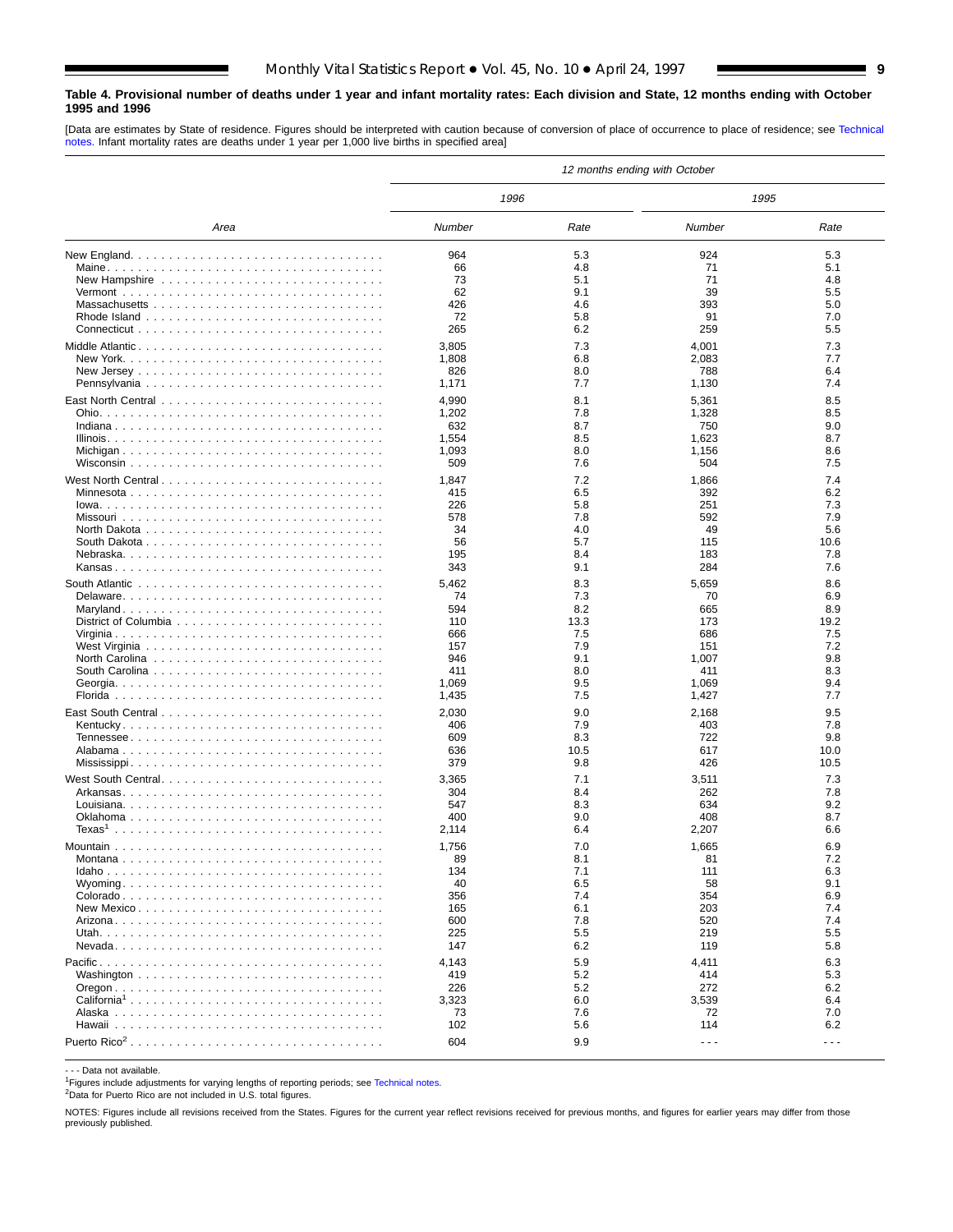$\overline{a}$ 

Ē,

### <span id="page-9-0"></span>**Table 5. Provisional number of deaths and death rates, by age, race, and sex, and age-adjusted death rates by race and sex: United States, September 1995 and 1996, cumulative figures 1995 and 1996, and 12 months ending with September 1995 and 1996**

[Data are provisional, estimated from a 10-percent sample of deaths. Age-specific rates on an annual basis per 100,000 population in specified group; age-adjusted rates per<br>100,000 U.S. standard million population; see Tec

|                                           |                  |                    | September            |                    | January-September  |                               |                    |                    |                      |                               | 12 months ending with September |                    |
|-------------------------------------------|------------------|--------------------|----------------------|--------------------|--------------------|-------------------------------|--------------------|--------------------|----------------------|-------------------------------|---------------------------------|--------------------|
|                                           |                  | 1996               |                      | 1995               | 1996               |                               | 1995               |                    | 1996                 |                               | 1995                            |                    |
| Age, race, and sex                        | Number           | Rate               | Number               | Rate               | Number             | Rate                          | Number             | Rate               | Number               | Rate                          | Number                          | Rate               |
| All races, both sexes <sup>1</sup>        |                  |                    |                      |                    |                    |                               |                    |                    |                      |                               |                                 |                    |
| All ages                                  | 181,000          | 832.3              | 178,000              | 821.2              | 1,731,000          | 873.3                         | 1,735,000          | 883.9              | 2,305,000            | 871.4                         | 2,296,000                       | 875.9              |
| Under 1 year                              |                  |                    |                      |                    | 21,100             | <sup>2</sup> 732.6            | 22,100             | <sup>2</sup> 766.7 | 28,400               | 2735.4                        | 29,700                          | 2773.3             |
| $1-4$ years $\ldots$ $\ldots$ $\ldots$    | 3,490            | 73.3               | 3,330                | 70.1               | 4,680              | 40.0                          | 5,200              | 44.0               | 6,210                | 39.8                          | 6,940                           | 43.9               |
| $5-14$ years                              |                  |                    |                      |                    | 6,780              | 23.5                          | 5,990              | 21.0               | 9,020                | 23.4                          | 8,010                           | 21.1               |
| 15-24 years. $\ldots$                     | 2,970            | 100.7              | 2,970                | 100.5              | 25,340             | 94.2                          | 25,790             | 96.0               | 34,100               | 95.0                          | 34,940                          | 97.3               |
| 25-34 years.                              | 4,540            | 137.5              | 4,680                | 139.8              | 40,050             | 132.2                         | 44,030             | 143.8              | 54,290               | 134.0                         | 58,620                          | 143.1              |
| 35-44 years.                              | 7,940            | 223.3              | 8,720                | 248.7              | 72,830             | 225.5                         | 77,000             | 242.9              | 98,480               | 228.4                         | 101,730                         | 240.5              |
| 45-54 years.                              | 11,760           | 440.6              | 11,400               | 442.4              | 106,220            | 441.3                         | 108,000            | 467.2              | 141,380              | 441.3<br>1.101.8              | 142,080<br>235.100              | 461.0              |
| 55-64 years.<br>65–74 years.              | 18,620<br>37,390 | 1,061.6<br>2,444.8 | 18,830<br>36,840     | 1,082.4<br>2,389.6 | 175,680<br>358,120 | 1,101.7<br>2,557.8            | 175,800<br>362,380 | 1,113.5<br>2,583.9 | 234,330<br>474,690   | 2,537.5                       | 479,670                         | 1,114.5<br>2,558.2 |
| 75-84 years.                              | 51,790           | 5,500.9            | 49,630               | 5,391.8            | 494,340            | 5,805.6                       | 490,420            | 5,905.6            | 655,490              | 5,777.3                       | 649,800                         | 5,866.7            |
| 85 years and over                         | 42,630           | 13,846.8           | 41,080               | 13,678.3           | 424,910            | 15,280.4                      | 416,890            | 15,438.4           | 566,280              | 15,296.6                      | 548,710                         | 15,250.4           |
| Not stated $\ldots$                       | 70               | $\cdots$           | 70                   | $\ldots$           | 790                | $\mathcal{L}^{\mathcal{L}}$ . | 810                | $\cdots$           | 1,000                | $\mathcal{L}^{\mathcal{L}}$ . | 1,020                           | $\sim$ .           |
| Age-adjusted rate <sup>3</sup>            | $\sim$ .         | 478.2              | $\sim$ $\sim$        | 478.1              | $\ldots$           | 494.9                         | $\sim$ $\sim$      | 507.3              | $\sim$ $\sim$        | 494.3                         | $\ldots$                        | 504.1              |
| All races, male <sup>1</sup>              |                  |                    |                      |                    |                    |                               |                    |                    |                      |                               |                                 |                    |
| All ages                                  | 91,830           | 863.4              | 90,550               | 857.1              | 875,250            | 904.0                         | 880,510            | 919.0              | 1,166,510            | 902.7                         | 1,165,100                       | 910.2              |
| Under 1 year                              |                  |                    |                      |                    | 11,430             | 2773.9                        | 12,190             | <sup>2</sup> 828.5 | 15,560               | <sup>2</sup> 787.8            | 16,610                          | <sup>2</sup> 845.7 |
| $1-4$ years                               | 2,040            | 83.7               | 1,920                | 79.0               | 2,650              | 44.4                          | 2,940              | 49.0               | 3,560                | 44.6                          | 3,950                           | 48.8               |
| $5 - 14$ years $\ldots$                   |                  |                    |                      |                    | 4,050              | 27.4                          | 3,630              | 25.0               | 5,440                | 27.6                          | 4,750                           | 24.4               |
| 15–24 years. $\ldots$                     | 2,320            | 154.0              | 2,200                | 145.9<br>202.6     | 19,100             | 139.2<br>187.5                | 19,600             | 142.9              | 25,940               | 141.5                         | 26,760                          | 145.9              |
| 25-34 years.<br>$35 - 44$ years.          | 3,070<br>5,180   | 186.2<br>293.5     | 3,390<br>6,020       | 346.1              | 28,360<br>49,610   | 309.5                         | 32,060<br>53,430   | 209.5<br>339.8     | 38,680<br>67,080     | 191.0<br>313.6                | 42,690<br>70,610                | 208.5<br>336.6     |
| 45-54 years.                              | 7,610            | 583.6              | 7,310                | 580.7              | 67,460             | 573.7                         | 68,160             | 603.5              | 90,100               | 575.7                         | 89,590                          | 595.0              |
| 55–64 years. $\ldots$ .                   | 11,280           | 1,351.4            | 10,980               | 1,327.8            | 105,450            | 1,389.9                       | 105,390            | 1,404.9            | 140,530              | 1,388.9                       | 141,560                         | 1,412.6            |
| 65-74 years.                              | 21,110           | 3.095.4            | 21,080               | 3.075.6            | 202,670            | 3,248.9                       | 206,700            | 3.318.2            | 269,950              | 3,239.9                       | 272,540                         | 3,272.2            |
| 75–84 years.                              | 25,320           | 6,846.3            | 24,210               | 6,766.7            | 242,970            | 7,287.2                       | 240,570            | 7,477.1            | 321,550              | 7,242.1                       | 317,110                         | 7,397.0            |
| 85 years and over                         | 13,890           | 15,941.5           | 13,400               | 15,952.4           | 140,980            | 17,991.8                      | 135,330            | 17,934.1           | 187,460              | 17,990.4                      | 178,300                         | 17,741.3           |
| Not stated                                | 20               | $\sim$ $\sim$      | 40                   | $\cdots$           | 520                | $\sim$ .                      | 510                | $\ldots$           | 660                  | $\sim$ .                      | 640                             | $\cdots$           |
| Age-adjusted rate <sup>3</sup> $\ldots$ . | $\sim$ .         | 608.8              | $\sim$ $\sim$        | 611.5              | $\sim$ $\sim$      | 630.6                         | $\sim$ $\sim$      | 651.0              | $\ldots$             | 631.4                         | $\ldots$                        | 646.6              |
| All races, female                         |                  |                    |                      |                    |                    |                               |                    |                    |                      |                               |                                 |                    |
| All ages                                  | 89,380           | 802.6              | 87,000               | 785.8              | 855,610            | 843.9                         | 853,800            | 850.2              | 1,137,130            | 840.3                         | 1,131,160                       | 843.0              |
| Under 1 year                              |                  |                    |                      |                    | 9,690              | 2687.9                        | 9,810              | 2698.9             | 12,810               | <sup>2</sup> 680.3            | 13,030                          | 2695.3             |
| $1-4$ years $\ldots$ $\ldots$ .           | 1,450            | 62.4               | 1,420                | 61.3               | 2,030              | 35.6                          | 2,260              | 39.2               | 2,660                | 34.9                          | 2,990                           | 38.7               |
| $5 - 14$ years                            |                  |                    |                      |                    | 2,740              | 19.5                          | 2,360              | 17.1               | 3,580                | 19.1                          | 3,260                           | 17.6               |
| 15-24 years.                              | 650              | 45.0               | 770                  | 53.2               | 6,240              | 47.3                          | 6,190              | 47.0               | 8,150                | 46.4                          | 8,190                           | 46.6               |
| 25-34 years.                              | 1,480            | 89.6               | 1,290                | 77.0               | 11,690             | 77.1                          | 11,970             | 78.2               | 15,610               | 77.0                          | 15,930                          | 77.8               |
| 35-44 years.                              | 2,760            | 154.1              | 2,690                | 152.2              | 23,220             | 142.7                         | 23,570             | 147.5              | 31,400               | 144.6                         | 31,120                          | 145.9              |
| 45-54 years.                              | 4,150            | 304.0              | 4,090                | 310.3              | 38,760             | 314.8                         | 39,840             | 336.9              | 51,280               | 312.9                         | 52,490                          | 332.9              |
| 55–64 years. $\ldots$ .                   | 7,340<br>16,290  | 798.5<br>1,922.6   | 7,860<br>15,760      | 861.1<br>1,840.4   | 70,230<br>155,450  | 840.2<br>2,002.6              | 70,410<br>155,680  | 849.8<br>1,997.3   | 93,800<br>204,740    | 841.3<br>1,973.6              | 93,540<br>207,130               | 844.8<br>1,987.6   |
| 65-74 years.<br>75-84 years.              | 26,480           | 4,633.0            | 25,420               | 4,517.6            | 251,370            | 4,852.6                       | 249,850            | 4,911.8            | 333,940              | 4,836.2                       | 332,690                         | 4,901.1            |
| 85 years and over                         | 28,740           | 13,010.3           | 27,680               | 12,800.2           | 283,930            | 14,215.2                      | 281,560            | 14,467.3           | 378,820              | 14,236.0                      | 370,410                         | 14,279.5           |
| Not stated.<br>and a series and           | 50               |                    | 30                   |                    | 270                |                               | 300                |                    | 340                  |                               | 380                             |                    |
| Age-adjusted rate <sup>3</sup> $\ldots$ . | $\cdots$         | 368.2              | $\sim$ $\sim$ $\sim$ | 366.3              | $\cdots$           | 382.0                         | $\cdots$           | 387.6              | $\cdots$             | 380.1                         | $\sim$ $\sim$ $\sim$            | 385.2              |
| White                                     |                  |                    |                      |                    |                    |                               |                    |                    |                      |                               |                                 |                    |
| All ages                                  | 155,320          | 861.5              | 151,970              | 846.7              | 1,489,450          | 906.9                         | 1,489,210          | 914.2              | 1,982,290            | 904.1                         | 1,972,520                       | 906.2              |
| Under 1 year $\ldots$                     |                  |                    |                      |                    | 13,740             | <sup>2</sup> 611.0            | 14,420             | 2641.9             | 18,750               | 2622.9                        | 19,470                          | <sup>2</sup> 647.7 |
| $1-4$ years                               | 2,380            | 63.3               | 2,210                | 58.8               | 3,160              | 34.3                          | 3,510              | 37.7               | 4,290                | 34.8                          | 4,700                           | 37.6               |
| $5 - 14$ years $\ldots \ldots$            |                  |                    |                      |                    | 4,770              | 20.9                          | 4,340              | 19.2               | 6,520                | 21.4                          | 5,750                           | 19.1               |
| 15–24 years. $\ldots$                     | 2,260            | 96.2               | 2,260                | 95.9               | 17,830             | 83.2                          | 18,160             | 84.6               | 24,190               | 84.6                          | 24,370                          | 85.0               |
| 25-34 years.<br>35-44 years.              | 3,320<br>5,580   | 123.7<br>188.7     | 3,240<br>6,320       | 118.5<br>216.5     | 28,230<br>52,480   | 114.5<br>195.2                | 31,160<br>54,620   | 124.5<br>206.9     | 37,900<br>70,840     | 114.8<br>197.4                | 41,670<br>72,480                | 124.4<br>205.7     |
| 45-54 years.                              | 8,990            | 394.9              | 8,660                | 393.2              | 80,840             | 393.4                         | 82,830             | 418.8              | 107,980              | 394.8                         | 108,980                         | 413.2              |
| 55-64 years.                              | 14,980           | 990.1              | 15,250               | 1,014.8            | 142,780            | 1,037.5                       | 142,560            | 1,044.4            | 190,350              | 1,036.9                       | 190,800                         | 1,046.1            |
| 65-74 years.                              | 32,460           | 2,399.8            | 31,830               | 2,328.6            | 310,990            | 2,508.9                       | 312,460            | 2,510.5            | 411,990              | 2,486.8                       | 414,020                         | 2,487.8            |
| 75-84 years.                              | 46,260           | 5,419.9            | 44,580               | 5,341.6            | 443,940            | 5,750.0                       | 440,800            | 5,853.9            | 588,820              | 5,723.9                       | 584,490                         | 5,818.7            |
| 85 years and over                         | 39,050           | 13,934.2           | 37,570               | 13,751.5           | 390,120            | 15,417.8                      | 383,730            | 15,613.2           | 519,910              | 15,432.2                      | 505,030                         | 15,416.1           |
| Not stated                                | 40               | $\ldots$           | 50                   | $\sim$ $\sim$      | 570                | $\sim$ $\sim$                 | 620                | $\ldots$           | 750                  | $\sim$ $\sim$                 | 770                             | $\sim$             |
| Age-adjusted rate <sup>3</sup> $\ldots$   | $\sim$ $\sim$    | 453.7              | $\sim$               | 452.0              | $\sim 100$         | 469.4                         | $\sim 100$         | 479.2              | $\sim$ $\sim$ $\sim$ | 468.9                         | $\sim 100$                      | 476.4              |

See footnotes at end of table.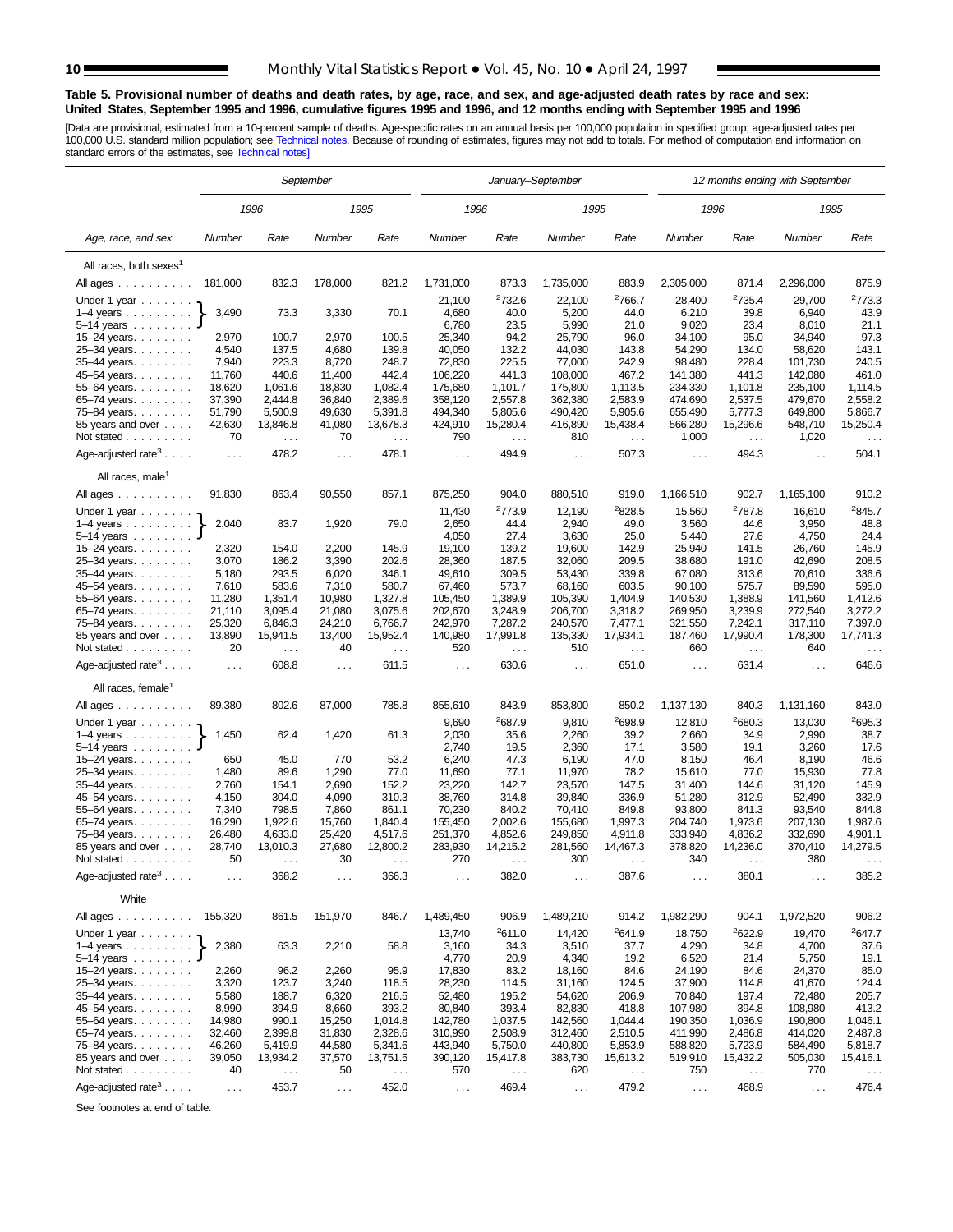### **Table 5. Provisional number of deaths and death rates, by age, race, and sex, and age-adjusted death rates by race and sex: United States, September 1995 and 1996, cumulative figures 1995 and 1996, and 12 months ending with September 1995 and 1996—Con.**

[Data are provisional, estimated from a 10-percent sample of deaths. Age-specific rates on an annual basis per 100,000 population in specified group; age-adjusted rates per<br>100,000 U.S. standard million population; see Tec

|                                               |                      |                               | September         |                      | January-September |                                  |                   |                               | 12 months ending with September |                      |                    |                        |  |
|-----------------------------------------------|----------------------|-------------------------------|-------------------|----------------------|-------------------|----------------------------------|-------------------|-------------------------------|---------------------------------|----------------------|--------------------|------------------------|--|
|                                               |                      | 1996                          |                   | 1995                 | 1996              |                                  | 1995              |                               |                                 | 1996                 |                    | 1995                   |  |
| Age, race, and sex                            | Number               | Rate                          | Number            | Rate                 | Number            | Rate                             | Number            | Rate                          | Number                          | Rate                 | Number             | Rate                   |  |
| White male                                    |                      |                               |                   |                      |                   |                                  |                   |                               |                                 |                      |                    |                        |  |
| All ages                                      | 78,240               | 884.1                         | 76,640            | 870.4                | 745,540           | 924.9                            | 748,040           | 936.2                         | 993,550                         | 923.3                | 989,820            | 927.1                  |  |
| Under 1 year                                  |                      |                               |                   |                      | 7,480             | <sup>2</sup> 648.9               | 8,080             | <sup>2</sup> 700.7            | 10,400                          | <sup>2</sup> 673.1   | 10,950             | 2710.1                 |  |
| $1-4$ years $\ldots$ $\ldots$ .               | 1,350                | 69.9                          | 1,340             | 69.5                 | 1,890             | 40.0                             | 2,120             | 44.3                          | 2,580                           | 40.9                 | 2,820              | 44.0                   |  |
| $5-14$ years                                  |                      |                               |                   |                      | 2,810             | 24.1                             | 2,620             | 22.6                          | 3,890                           | 24.8                 | 3,390              | 21.9                   |  |
| 15-24 years.                                  | 1,710                | 141.9                         | 1,630             | 134.9                | 13,140            | 119.7                            | 13,650            | 124.0                         | 17,990                          | 122.6                | 18,420             | 125.2                  |  |
| 25-34 years.                                  | 2,270                | 167.6                         | 2,410             | 174.6                | 20,360            | 163.5                            | 23,160            | 183.2                         | 27,500                          | 165.1                | 30,880             | 182.6                  |  |
| 35-44 years.                                  | 3,650                | 246.0                         | 4,470             | 305.3                | 36,160            | 268.2                            | 38,560            | 291.2                         | 48,780                          | 271.0                | 51,240             | 290.0                  |  |
| 45–54 years.                                  | 5,970                | 530.9                         | 5,560             | 511.2                | 51,820            | 510.7                            | 52,660            | 539.5                         | 69,530                          | 514.8                | 69,120             | 530.9                  |  |
| 55-64 years.<br>65–74 years                   | 9,270<br>18,520      | 1,273.1<br>3,047.1            | 9,000<br>18,170   | 1,245.7<br>2,968.2   | 86,200<br>177,240 | 1,302.2<br>3,185.3               | 86,650<br>179,660 | 1,320.9<br>3,226.6            | 115,050<br>235,740              | 1,302.8<br>3,171.1   | 116,400<br>237,440 | 1,328.3<br>3,188.8     |  |
| 75–84 years.                                  | 22,870               | 6,793.6                       | 21,820            | 6,702.3              | 219,300           | 7,225.9                          | 217,280           | 7,423.0                       | 290,590                         | 7,191.0              | 286,200            | 7,336.6                |  |
| 85 years and over                             | 12,610               | 16,008.5                      | 12,200            | 16,099.1             | 128,740           | 18,174.1                         | 123,170           | 18,091.6                      | 170,990                         | 18,151.8             | 162,430            | 17,908.5               |  |
| Not stated                                    | 10                   | $\sim$ $\sim$                 | 40                | $\sim$ $\sim$        | 390               | $\sim$ $\sim$                    | 420               | $\sim$ $\sim$                 | 510                             | $\sim$ $\sim$        | 520                | $\ldots$               |  |
| Age-adjusted rate <sup>3</sup> $\ldots$ .     | $\sim$ $\sim$ $\sim$ | 578.4                         | $\cdots$          | 576.4                | $\cdots$          | 596.6                            | $\cdots$          | 614.6                         | $\sim$ $\sim$ $\sim$            | 597.5                | $\cdots$           | 610.4                  |  |
| White female                                  |                      |                               |                   |                      |                   |                                  |                   |                               |                                 |                      |                    |                        |  |
| All ages $\dots$                              | 77,080               | 839.8                         | 75,330            | 823.8                | 743,910           | 889.5                            | 741,170           | 893.0                         | 988,730                         | 885.6                | 982,700            | 886.0                  |  |
| Under 1 year                                  |                      |                               |                   |                      | 6,260             | 2571.0                           | 6,340             | 2578.1                        | 8,350                           | 2570.0               | 8,520              | 2582.0                 |  |
| $1-4$ years<br>5–14 years $\ldots$            | 1,030                | 56.2                          | 880               | 48.1                 | 1,270<br>1,960    | 27.9<br>17.6                     | 1,380<br>1,730    | 30.4<br>15.6                  | 1,720<br>2,630                  | 28.7<br>17.7         | 1,870<br>2,370     | 30.7<br>16.1           |  |
| 15-24 years.                                  | 560                  | 49.0                          | 630               | 54.9                 | 4,690             | 45.0                             | 4,510             | 43.1                          | 6,200                           | 44.5                 | 5,950              | 42.6                   |  |
| 25-34 years.                                  | 1,040                | 78.2                          | 830               | 61.3                 | 7,870             | 64.4                             | 8,000             | 64.6                          | 10,390                          | 63.6                 | 10,790             | 65.1                   |  |
| 35-44 years.                                  | 1,930                | 130.9                         | 1,850             | 127.1                | 16,320            | 121.8                            | 16,060            | 122.0                         | 22,050                          | 123.3                | 21,230             | 120.8                  |  |
| 45-54 years.                                  | 3,020                | 262.2                         | 3,100             | 278.0                | 29,020            | 279.2                            | 30,170            | 301.5                         | 38,450                          | 277.8                | 39,860             | 298.5                  |  |
| 55-64 years.                                  | 5,710                | 727.5                         | 6,240             | 799.7                | 56,580            | 792.6                            | 55,910            | 788.5                         | 75,310                          | 790.6                | 74,400             | 785.1                  |  |
| 65-74 years.                                  | 13,940               | 1,871.5                       | 13,660            | 1,809.8              | 133,750           | 1,957.8                          | 132,800           | 1,931.1                       | 176,240                         | 1,929.7              | 176,580            | 1,920.2                |  |
| 75-84 years.                                  | 23,390               | 4,525.2                       | 22,760            | 4,471.4              | 224,640           | 4,794.0                          | 223,520           | 4,855.8                       | 298,230                         | 4,774.7              | 298,280            | 4,854.8                |  |
| 85 years and over<br>Not stated $\ldots$      | 26,440<br>30         | 13,123.2<br>$\cdots$          | 25,370<br>10      | 12,850.5<br>$\cdots$ | 261,370<br>180    | 14,347.2<br>$\sim$ $\sim$ $\sim$ | 260,550<br>200    | 14,663.7                      | 348,920<br>240                  | 14,376.6<br>$\ldots$ | 342,600<br>250     | 14,461.8               |  |
| Age-adjusted rate <sup>3</sup>                | $\sim 100$           | 347.8                         | $\sim$ $\sim$     | 346.5                | $\sim$ .          | 363.2                            | $\cdots$          | $\sim$ $\sim$ $\sim$<br>365.8 | $\sim$ .                        | 361.3                | $\cdots$           | $\sim$ $\sim$<br>364.0 |  |
| <b>Black</b>                                  |                      |                               |                   |                      |                   |                                  |                   |                               |                                 |                      |                    |                        |  |
| All ages                                      | 22,180               | 802.9                         | 22,430            | 821.0                | 212,170           | 845.2                            | 215,840           | 872.5                         | 283,370                         | 846.0                | 285,050            | 862.8                  |  |
| Under 1 year                                  |                      |                               |                   |                      | 6,630             | 21,407.3                         | 6,810             | 21,459.7                      | 8,760                           | 21,390.5             | 9,180              | 21,478.3               |  |
| $1-4$ years $\ldots$ $\ldots$ .<br>5–14 years | 950                  | 127.2                         | 1,000             | 134.9                | 1,310<br>1,570    | 71.1<br>34.8                     | 1,480<br>1,370    | 79.0<br>30.7                  | 1,680<br>1,970                  | 68.3<br>33.0         | 1,970<br>1,830     | 79.2<br>31.1           |  |
| 15-24 years.                                  | 610                  | 135.6                         | 570               | 127.0                | 6,540             | 159.6                            | 6,560             | 161.1                         | 8,580                           | 156.9                | 9,110              | 167.6                  |  |
| 25-34 years.                                  | 1,060                | 239.3                         | 1,340             | 301.1                | 10,590            | 261.4                            | 11,710            | 288.9                         | 14,740                          | 272.2                | 15,350             | 282.7                  |  |
| 35-44 years.                                  | 2,080                | 476.2                         | 2,140             | 499.8                | 18,480            | 466.7                            | 20,440            | 529.2                         | 25,170                          | 476.7                | 26,640             | 517.0                  |  |
| 45-54 years.                                  | 2,340                | 829.4                         | 2,480             | 921.6                | 22,340            | 881.1                            | 22,330            | 929.1                         | 29,550                          | 876.1                | 29,360             | 916.4                  |  |
| 55-64 years.                                  | 3,180                | 1,794.4                       | 3,070             | 1,750.3              | 29,050            | 1,804.0                          | 29,140            | 1,836.9                       | 38,880                          | 1,810.9              | 38,890             | 1,835.3                |  |
| 65-74 years.                                  | 4,280                | 3,193.6                       | 4,400             | 3,308.6              | 41,290            | 3,384.6                          | 44,070            | 3,654.9                       | 54,890                          | 3,371.6              | 57,930             | 3,595.9                |  |
| 75-84 years.                                  | 4,590                | 6,619.1<br>13,145.1           | 4,380             | 6,405.0              | 43,810            | 6,961.2                          | 43,000            | 6,962.2                       | 58,230                          | 6,940.4              | 56,680             | 6,878.6<br>13,919.1    |  |
| 85 years and over<br>Not stated               | 3,060<br>30          |                               | 3,030<br>20       | 13,308.7             | 30,340<br>220     | 14,421.3                         | 28,750<br>170     | 14,060.9                      | 40,660<br>250                   | 14,573.5             | 37,860<br>230      |                        |  |
| Age-adjusted rate <sup>3</sup>                | $\sim$ $\sim$ $\sim$ | $\sim$ $\sim$ $\sim$<br>706.3 | $\cdots$          | 729.3                | $\cdots$          | $\cdots$<br>741.4                | $\cdots$          | 775.9                         | $\cdots$                        | 742.7                | $\cdots$           | 768.4                  |  |
| <b>Black male</b>                             |                      |                               |                   |                      |                   |                                  |                   |                               |                                 |                      |                    |                        |  |
| All ages                                      | 11,550               | 881.1                         | 12,130            | 936.1                | 113,570           | 953.5                            | 115,650           | 985.7                         | 152,080                         | 956.8                | 153,060            | 976.9                  |  |
| Under 1 year                                  |                      |                               |                   |                      | 3,530             | <sup>2</sup> 1,477.9             | 3,600             | 21,514.1                      | 4,690                           | 21,470.2             | 5,000              | 21,587.3               |  |
| $1-4$ years $\ldots$ $\ldots$ .               | 580                  | 153.0                         | 500               | 132.9                | 660               | 70.6                             | 730               | 77.3                          | 860                             | 69.0                 | 1,000              | 79.2                   |  |
| 5–14 years $\ldots$                           |                      |                               |                   |                      | 950               | 42.2                             | 890               | 40.3                          | 1,200                           | 39.6                 | 1,180              | 39.6                   |  |
| 15-24 years.                                  | 520                  | 230.9<br>329.1                | 450               | 200.5                | 5,220             | 254.0                            | 5,140             | 253.1                         | 6,920                           | 252.9                | 7,240              | 266.5                  |  |
| 25-34 years.<br>35-44 years.                  | 690<br>1,350         | 661.4                         | 900<br>1,370      | 427.6<br>685.7       | 7,230<br>12,140   | 377.0<br>656.8                   | 8,090<br>13,520   | 420.8<br>749.2                | 10,160<br>16,650                | 396.3<br>675.2       | 10,640<br>17,600   | 414.3<br>732.1         |  |
| 45–54 years                                   | 1,440                | 1,126.1                       | 1,620             | 1,328.2              | 14,040            | 1,221.9                          | 13,910            | 1,275.1                       | 18,490                          | 1,210.1              | 18,400             | 1,267.2                |  |
| 55–64 years                                   | 1,730                | 2,245.3                       | 1,730             | 2,270.6              | 16,980            | 2,426.0                          | 16,440            | 2,386.8                       | 22,540                          | 2,415.9              | 21,990             | 2,387.6                |  |
| 65–74 years                                   | 2,170                | 3,870.5                       | 2,510             | 4,530.9              | 22,210            | 4,360.0                          | 23,530            | 4,690.2                       | 29,830                          | 4,386.8              | 30,630             | 4,571.6                |  |
| 75-84 years.                                  | 1,970                | 7,752.9                       | 2,070             | 8,311.9              | 20,280            | 8,793.0                          | 19,890            | 8,855.9                       | 26,730                          | 8,678.6              | 26,450             | 8,846.2                |  |
| 85 years and over                             | 1,080                | 16,068.3                      | 990               | 15,056.2             | 10,190            | 16,808.9                         | 9,830             | 16,615.3                      | 13,860                          | 17,325.0             | 12,820             | 16,227.8               |  |
| Not stated                                    | 10                   | $\sim$ $\sim$                 | $\qquad \qquad -$ | $\sim$ $\sim$        | 130               | $\sim$ $\sim$                    | 80                | $\sim$ $\sim$                 | 150                             | $\sim$ $\sim$        | 110                | $\ddotsc$              |  |
| Age-adjusted rate <sup>3</sup> $\ldots$ .     | $\sim$ $\sim$        | 902.2                         | $\sim$ $\sim$     | 976.0                | $\sim$ $\sim$     | 981.7                            | $\sim$ $\sim$     | 1,021.9                       | $\sim$ $\sim$                   | 985.1                | $\sim$ $\sim$      | 1,014.1                |  |

See footnotes at end of table.

 $\overline{a}$ 

÷,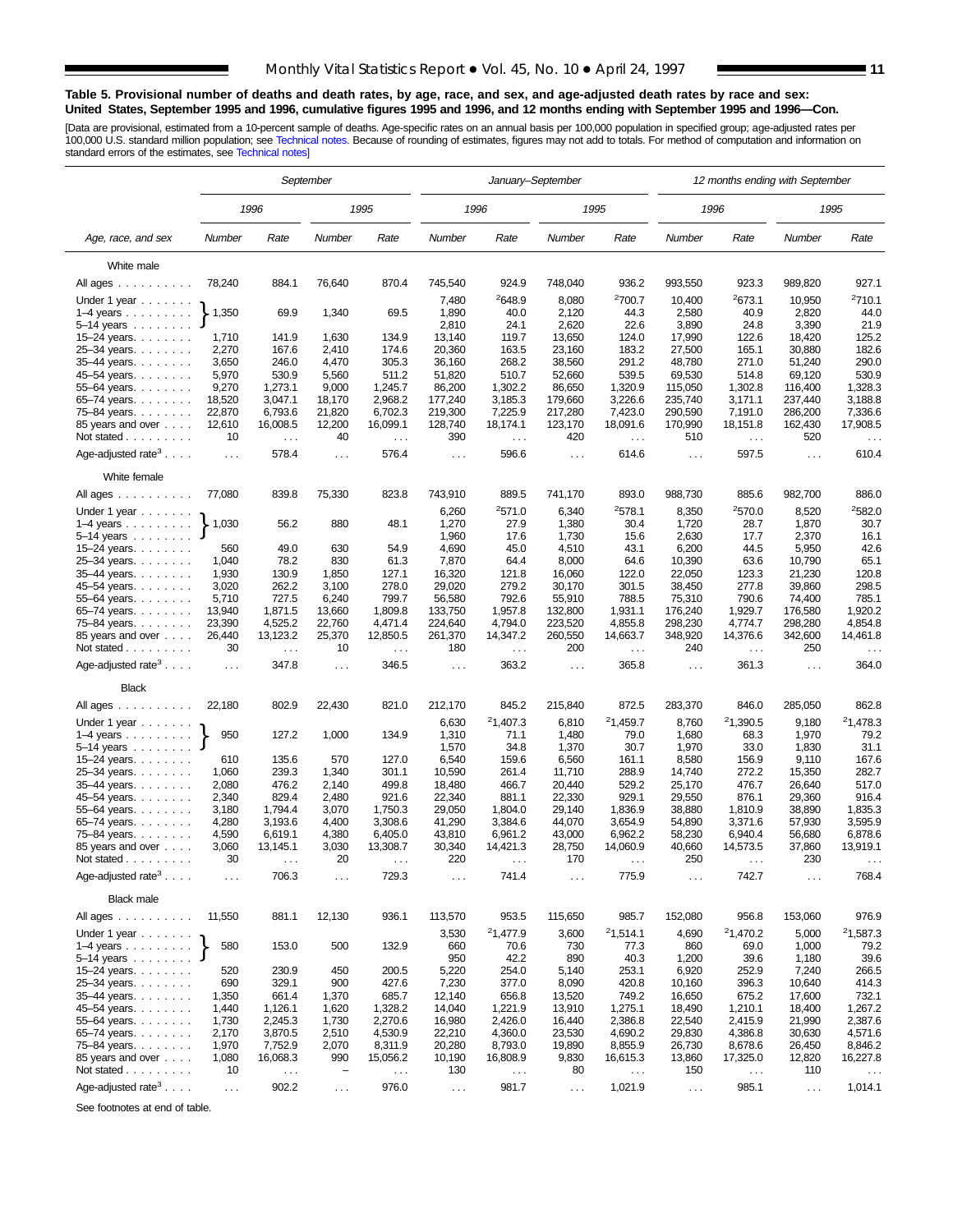### **Table 5. Provisional number of deaths and death rates, by age, race, and sex, and age-adjusted death rates by race and sex: United States, September 1995 and 1996, cumulative figures 1995 and 1996, and 12 months ending with September 1995 and 1996—Con.**

[Data are provisional, estimated from a 10-percent sample of deaths. Age-specific rates on an annual basis per 100,000 population in specified group; age-adjusted rates per 100,000 U.S. standard million population; see [Technical notes.](#page-16-0) Because of rounding of estimates, figures may not add to totals. For method of computation and information on<br>standard errors of the estimates, see Technical n

|                                | September |                         |                      |          |          | January-September |                      |                      | 12 months ending with September |          |                      |          |  |  |
|--------------------------------|-----------|-------------------------|----------------------|----------|----------|-------------------|----------------------|----------------------|---------------------------------|----------|----------------------|----------|--|--|
|                                |           | 1996                    |                      | 1995     |          | 1996              |                      | 1995                 |                                 | 1996     |                      | 1995     |  |  |
| Age, race, and sex             | Number    | Rate                    | Number               | Rate     | Number   | Rate              | <b>Number</b>        | Rate                 | Number                          | Rate     | <b>Number</b>        | Rate     |  |  |
| <b>Black female</b>            |           |                         |                      |          |          |                   |                      |                      |                                 |          |                      |          |  |  |
| All ages                       | 10,630    | 732.3                   | 10,300               | 717.2    | 98,600   | 747.4             | 100,190              | 770.5                | 131,290                         | 745.8    | 131,990              | 760.0    |  |  |
| Under 1 year $\ldots \ldots$   |           |                         |                      |          | 3,100    | 21,330.5          | 3,210                | 21,399.4             | 4,070                           | 21,308.7 | 4,180                | 21,366.0 |  |  |
| 1–4 years $\}$                 | 370       | 100.5                   | 500                  | 136.9    | 650      | 71.5              | 750                  | 82.9                 | 820                             | 67.7     | 980                  | 79.9     |  |  |
| $5-14$ years $\ldots$          |           |                         |                      |          | 620      | 28.1              | 480                  | 22.1                 | 770                             | 26.2     | 650                  | 22.5     |  |  |
| 15-24 years.                   | 100       | $\star$                 | 120                  | 53.4     | 1,320    | 65.4              | 1,420                | 70.2                 | 1,660                           | 60.8     | 1,870                | 68.8     |  |  |
| 25-34 years.                   | 370       | 158.6                   | 440                  | 187.6    | 3,360    | 157.0             | 3,630                | 170.1                | 4,570                           | 160.2    | 4,720                | 164.9    |  |  |
| 35-44 years.                   | 730       | 313.7                   | 780                  | 341.6    | 6,340    | 300.5             | 6,920                | 336.3                | 8,520                           | 302.8    | 9,040                | 328.8    |  |  |
| 45-54 years.                   | 900       | 583.4                   | 850                  | 577.7    | 8,300    | 598.0             | 8,420                | 640.0                | 11,060                          | 599.5    | 10,970               | 626.1    |  |  |
| 55-64 years.                   | 1,450     | 1,447.6                 | 1,350                | 1.360.8  | 12,070   | 1,325.7           | 12.700               | 1,415.7              | 16,340                          | 1.346.0  | 16,900               | 1,410.7  |  |  |
| 65-74 years.                   | 2,110     | 2,706.8                 | 1,890                | 2,435.9  | 19,080   | 2,684.0           | 20,540               | 2,917.1              | 25,060                          | 2,643.5  | 27,300               | 2,901.2  |  |  |
| 75-84 years.                   | 2,620     | 5,963.4                 | 2,310                | 5,312.8  | 23,530   | 5,901.4           | 23,110               | 5,873.7              | 31,510                          | 5,934.1  | 30,240               | 5,760.0  |  |  |
| 85 years and over              | 1,970     | 11,898.0                | 2,040                | 12,599.0 | 20,150   | 13,449.8          | 18,920               | 13,026.9             | 26,810                          | 13,472.4 | 25,030               | 12,968.9 |  |  |
| Not stated                     | 20        | $\sim 100$ km s $^{-1}$ | 20                   | $\cdots$ | 90       | $\cdots$          | 90                   | $\sim$ $\sim$ $\sim$ | 100                             | $\cdots$ | 120                  | $\cdots$ |  |  |
| Age-adjusted rate <sup>3</sup> | $\cdots$  | 552.6                   | $\sim$ $\sim$ $\sim$ | 541.7    | $\cdots$ | 555.3             | $\sim$ $\sim$ $\sim$ | 585.8                | $\sim$ $\sim$                   | 554.8    | $\sim$ $\sim$ $\sim$ | 578.1    |  |  |

\* Figure does not meet standard of reliability or precision.

. . . Category not applicable.

– Quantity zero.

<sup>1</sup>Includes races other than white and black.

2Death rates for ''Under 1 year'' (based on population estimates) differ from infant mortality rates (based on live births); see [table 9](#page-15-0) for infant mortality rates.

3For method of computation, see [Technical notes.](#page-16-0)

NOTES: Figures include all revisions received from the States. Cumulative and 12-month figures for the current year reflect revisions received for previous months, and figures for earlier years<br>may differ from those previo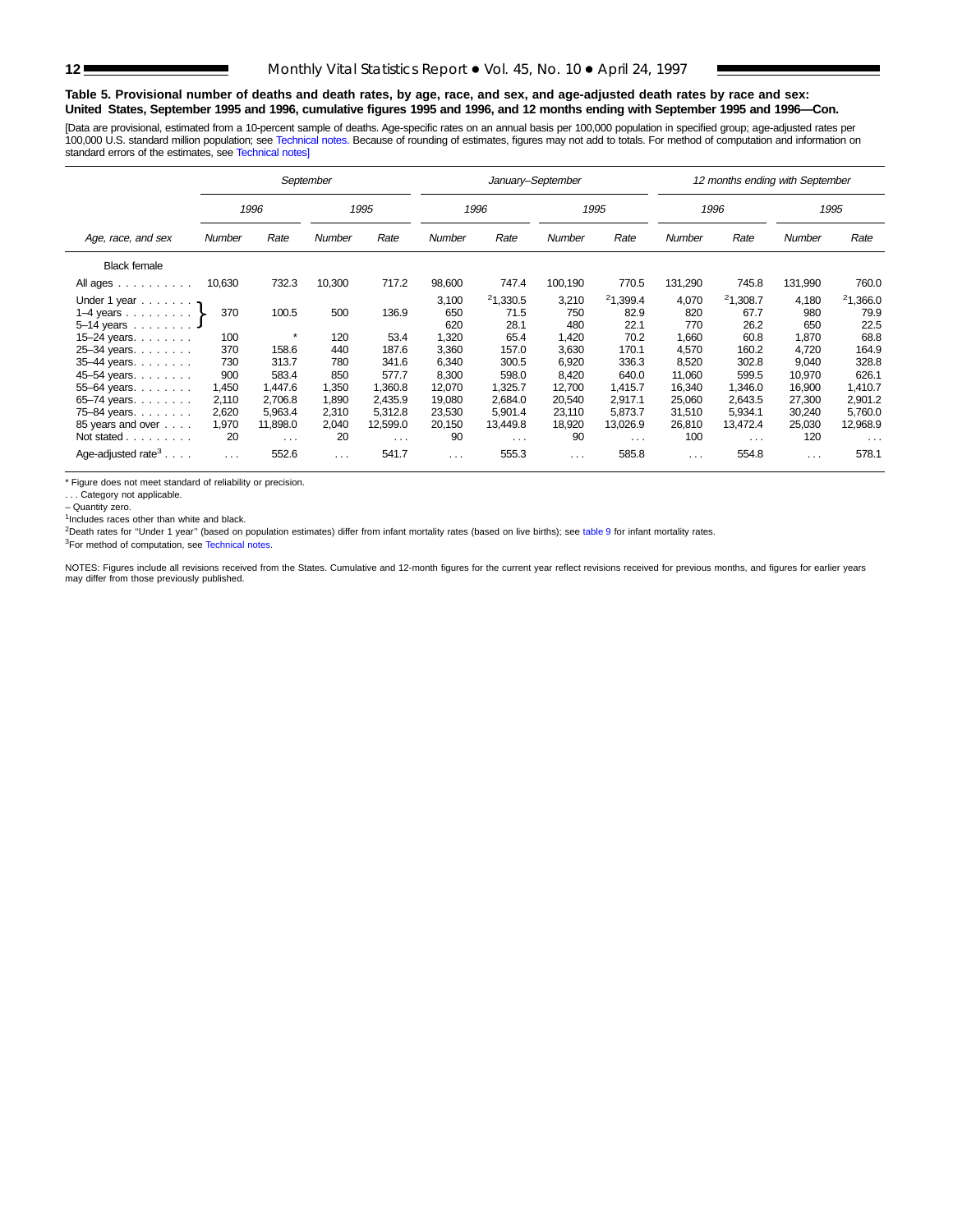### <span id="page-12-0"></span>Table 6. Provisional number of deaths and death rates for 72 selected causes, Human immunodeficiency virus infection, and Alzheimer's disease: United States, September 1995 and 1996, cumulative figures 1995 and 1996, and 12 months ending with September 1995 and 1996

[Data are provisional, estimated from <sup>a</sup> 10-percent sample of deaths. Rates on an annual basis per 100,000 estimated population. Because of rounding of estimates, figures may not add to totals. For method of computation and information on standard errors of the estimates, see [Technical](#page-16-0) notes. For explanation of asterisks preceding cause-of-death categories, see [Technical](#page-16-0) notes]

|                                                                                                 |                          | September | January-September |       |           |       |           | 12 months ending with September |           |       |           |            |
|-------------------------------------------------------------------------------------------------|--------------------------|-----------|-------------------|-------|-----------|-------|-----------|---------------------------------|-----------|-------|-----------|------------|
|                                                                                                 | 1996                     |           | 1995              |       | 1996      |       | 1995      |                                 | 1996      |       | 1995      |            |
| Cause of death (Based on the Ninth Revision, International Classification of Diseases, 1975)    | Number                   | Rate      | Number            | Rate  | Number    | Rate  | Number    | Rate                            | Number    | Rate  | Number    | Rate       |
|                                                                                                 | 181,000                  | 832.3     | 178,000           | 821.2 | 1,731,000 | 873.3 | 1,735,000 | 883.9                           | 2,305,000 | 871.4 | 2,296,000 | 875.9      |
|                                                                                                 | $\overline{\phantom{0}}$ |           |                   |       | ÷         |       |           |                                 |           |       |           |            |
|                                                                                                 | 90                       |           | 40                |       | 670       | 0.3   | 490       | 0.2                             | 810       | 0.3   | 610       | 0.2        |
|                                                                                                 | 90                       |           | 120               | 0.5   | 690       | 0.3   | 1,030     | 0.5                             | 1,030     | 0.4   | 1,350     | 0.5        |
|                                                                                                 | 80                       |           | 100               |       | 560       | 0.3   | 780       | 0.4                             | 840       | 0.3   | 1.010     | 0.4        |
|                                                                                                 | 10                       |           | 20                |       | 140       | 0.1   | 250       | 0.1                             | 190       | 0.1   | 340       | 0.1        |
|                                                                                                 | $\overline{\phantom{0}}$ |           |                   |       | 10        |       |           |                                 | 20        |       |           |            |
|                                                                                                 |                          |           |                   |       |           |       | 10        |                                 |           |       | 10        |            |
|                                                                                                 | 30<br>1.510              |           |                   |       | 220       | 0.1   | 280       | 0.1                             | 240       | 0.1   | 350       | 0.1<br>7.9 |
|                                                                                                 |                          | 6.9       | 1,430             | 6.6   | 16,100    | 8.1   | 16,040    | 8.2                             | 21,260    | 8.0   | 20,730    |            |
|                                                                                                 |                          |           |                   |       |           |       |           | $\star$                         |           |       |           |            |
|                                                                                                 | 310                      | 1.4       | 330               | 1.5   | 2,760     | 1.4   | 2.620     | 1.3                             | 3,660     | 1.4   | 3.390     | 1.3        |
| Syphilis                                                                                        | 20                       |           | 20                |       | 30        |       | 120       | 0.1                             | 40        |       | 130       | 0.0        |
| All other infectious and parasitic                                                              |                          |           |                   |       |           |       |           |                                 |           |       |           |            |
| diseases <sup>1</sup> 001–003.005.020–032.037.039–041.*042–*044.046–054.056–066.071–088.098–139 | 2.750                    | 12.6      | 4.140             | 19.1  | 29,690    | 15.0  | 37,350    | 19.0                            | 41,350    | 15.6  | 49.140    | 18.7       |
| Malignant neoplasms, including neoplasms of lymphatic and hematopoietic tissues 140–208         | 46.160                   | 212.0     | 44.450            | 205.4 | 405,830   | 204.7 | 402,970   | 205.3                           | 539,310   | 203.9 | 538.030   | 205.2      |
|                                                                                                 | 770                      | 3.5       | 730               | 3.4   | 5,900     | 3.0   | 6.060     | 3.1                             | 7,820     | 3.0   | 7.970     | 3.0        |
| Malignant neoplasms of digestive organs and peritoneum150–159                                   | 10,620                   | 48.8      | 10.140            | 46.9  | 94.140    | 47.5  | 93,850    | 47.8                            | 125,540   | 47.5  | 125.640   | 47.9       |
|                                                                                                 | 13.730                   | 63.1      | 13.010            | 60.1  | 118.770   | 59.9  | 116.210   | 59.2                            | 157.490   | 59.5  | 154.580   | 59.0       |
|                                                                                                 | 3.580                    | 16.4      | 3.670             | 17.0  | 33,130    | 16.7  | 33,020    | 16.8                            | 44.120    | 16.7  | 44.240    | 16.9       |
|                                                                                                 | 5.010                    | 23.0      | 5.090             | 23.5  | 44.970    | 22.7  | 45.780    | 23.3                            | 59.990    | 22.7  | 61.170    | 23.3       |
|                                                                                                 | 1,970                    | 9.0       | 1,910             | 8.8   | 17,150    | 8.6   | 17,530    | 8.9                             | 22,700    | 8.6   | 22,900    | 8.7        |
| Malignant neoplasms of all other and unspecified sites. 170-173,190-199                         | 5,520                    | 25.4      | 5,640             | 26.1  | 49,670    | 25.1  | 49,570    | 25.2                            | 65,690    | 24.8  | 66,560    | 25.4       |
|                                                                                                 | 1.640                    | 7.5       | 1.520             | 7.0   | 15.550    | 7.8   | 14,950    | 7.6                             | 20.220    | 7.6   | 19.770    | 7.5        |
|                                                                                                 | 3,330                    | 15.3      | 2,730             | 12.6  | 26,550    | 13.4  | 25,990    | 13.2                            | 35,720    | 13.5  | 35,200    | 13.4       |
| Benign neoplasms, carcinoma in situ, and neoplasms of uncertain behavior and                    |                          |           |                   |       |           |       |           |                                 |           |       |           |            |
|                                                                                                 | 550                      | 2.5       | 550               | 2.5   | 5.870     | 3.0   | 6.430     | 3.3                             | 7.830     | 3.0   | 8.230     | 3.1        |
|                                                                                                 | 4,510                    | 20.7      | 4,510             | 20.8  | 45.480    | 22.9  | 44.100    | 22.5                            | 59,720    | 22.6  | 58.140    | 22.2       |
|                                                                                                 | 300                      | 1.4       | 270               | 1.2   | 2.930     | 1.5   | 2,760     | 1.4                             | 4,000     | 1.5   | 3,550     | 1.4        |
|                                                                                                 | 360                      | 1.6       | 320               | 1.5   | 2,930     | 1.5   | 3,100     | 1.6                             | 4,110     | 1.6   | 4.160     | 1.6        |
|                                                                                                 | 60                       |           | 40                |       | 450       | 0.2   | 650       | 0.3                             | 590       | 0.2   | 940       | 0.4        |
|                                                                                                 | 72.460                   | 332.8     | 71.010            | 328.2 | 704.980   | 355.7 | 708.000   | 360.8                           | 939.500   | 355.1 | 936.180   | 357.1      |
|                                                                                                 | 55,250                   | 253.8     | 54,850            | 253.5 | 546,910   | 275.9 | 549,520   | 280.0                           | 728,260   | 275.3 | 726,300   | 277.0      |
| Rheumatic fever and rheumatic heart disease390–398                                              | 280                      | 1.3       | 390               | 1.8   | 3.750     | 1.9   | 4.000     | 2.0                             | 4.790     | 1.8   | 5.270     | 2.0        |
|                                                                                                 | 2,200                    | 10.1      | 1,830             | 8.5   | 19,900    | 10.0  | 18,460    | 9.4                             | 25,930    | 9.8   | 23,860    | 9.1        |
|                                                                                                 | 160                      | 0.7       | 110               | 0.5   | 1.650     | 0.8   | 1.720     | 0.9                             | 2.270     | 0.9   | 2.380     | 0.9        |
|                                                                                                 | 36.000                   | 165.3     | 35.490            | 164.0 | 354.260   | 178.7 | 359.160   | 183.0                           | 472.520   | 178.6 | 474.970   | 181.2      |
|                                                                                                 | 16,310                   | 74.9      | 16,530            | 76.4  | 160,430   | 80.9  | 163,790   | 83.5                            | 213,830   | 80.8  | 218,390   | 83.3       |
| 111. 411 Other acute and subacute forms of ischemic heart disease 411                           | 130                      | 0.6       | 190               | 0.9   | 1,930     | 1.0   | 1,920     | 1.0                             | 2,600     | 1.0   | 2,610     | 1.0        |
| Angina pectoris                                                                                 | 30                       |           | 70                |       | 540       | 0.3   | 540       | 0.3                             | 730       | 0.3   | 760       | 0.3        |
| Old myocardial infarction and other forms of                                                    |                          |           |                   |       |           |       |           |                                 |           |       |           |            |
|                                                                                                 | 19,530                   | 89.7      | 18,710            | 86.5  | 191,360   | 96.6  | 192,910   | 98.3                            | 255,350   | 96.5  | 253,210   | 96.6       |
|                                                                                                 | 1,250                    | 5.7       | 1,070             | 4.9   | 12,230    | 6.2   | 11,550    | 5.9                             | 16,210    | 6.1   | 15,220    | 5.8        |
| All other forms of heart disease415–423,425–429                                                 | 15,370                   | 70.6      | 15,950            | 73.7  | 155,120   | 78.3  | 154,640   | 78.8                            | 206,550   | 78.1  | 204,590   | 78.0       |
|                                                                                                 | 1.020                    | 4.7       | 900               | 4.1   | 8.930     | 4.5   | 9.440     | 4.8                             | 11.960    | 4.5   | 12.080    | 4.6        |
|                                                                                                 | 12,550                   | 57.6      | 11,990            | 55.4  | 117,990   | 59.5  | 117,510   | 59.9                            | 157,230   | 59.4  | 155,740   | 59.4       |
| Intracerebral and other intracranial hemorrhage431-432                                          | 2.040                    | 9.4       | 1.460             | 6.7   | 17,280    | 8.7   | 16,270    | 8.3                             | 22,710    | 8.6   | 21.860    | 8.3        |
| Cerebral thrombosis and unspecified occlusion of cerebral arteries434.0.434.9                   | 1.000                    | 4.6       | 960               | 4.4   | 9.020     | 4.5   | 10.060    | 5.1                             | 12.370    | 4.7   | 13.660    | 5.2        |
|                                                                                                 | 50                       |           | 50                |       | 450       | 0.2   | 450       | 0.2                             | 640       | 0.2   | 640       | 0.2        |
| All other and late effects of cerebrovascular diseases 430.433.435–438                          | 9.460                    | 43.4      | 9.530             | 44.0  | 91.240    | 46.0  | 90.740    | 46.2                            | 121,510   | 45.9  | 119,590   | 45.6       |
|                                                                                                 |                          |           |                   |       |           |       |           |                                 |           |       |           |            |

See footnotes at end of table.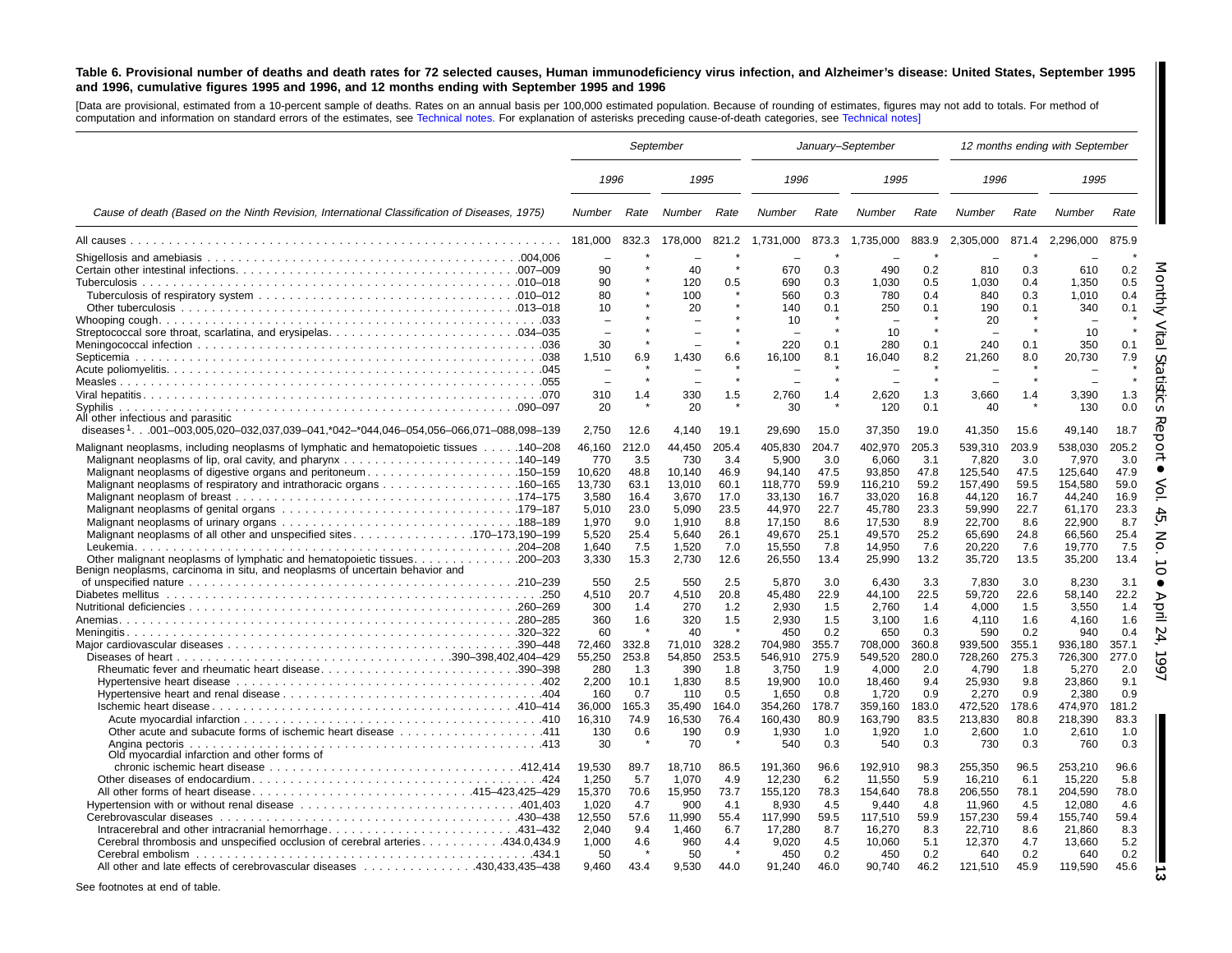#### Table 6. Provisional number of deaths and death rates for 72 selected causes, Human immunodeficiency virus infection, and Alzheimer's disease: United States, September 1995 and 1996, cumulative figures 1995 and 1996, and 12 months ending with September 1995 and 1996-Con. **14**

[Data are provisional, estimated from <sup>a</sup> 10-percent sample of deaths. Rates on an annual basis per 100,000 estimated population. Because of rounding of estimates, figures may not add to totals. For method of computation and information on standard errors of the estimates, see [Technical](#page-16-0) notes. For explanation of asterisks preceding cause-of-death categories, see [Technical](#page-16-0) notes]

|                                                                                                                                                                                                           | September                                                       |                                                 |                                                       |                                            |                                                         | January-September                          |                                                         |                                            |                                                         |                                            | 12 months ending with September                         |                                            |
|-----------------------------------------------------------------------------------------------------------------------------------------------------------------------------------------------------------|-----------------------------------------------------------------|-------------------------------------------------|-------------------------------------------------------|--------------------------------------------|---------------------------------------------------------|--------------------------------------------|---------------------------------------------------------|--------------------------------------------|---------------------------------------------------------|--------------------------------------------|---------------------------------------------------------|--------------------------------------------|
|                                                                                                                                                                                                           | 1996                                                            |                                                 | 1995                                                  |                                            | 1996                                                    |                                            | 1995                                                    |                                            | 1996                                                    |                                            | 1995                                                    |                                            |
| Cause of death (Based on the Ninth Revision, International Classification of Diseases, 1975)                                                                                                              | Number                                                          | Rate                                            | Number                                                | Rate                                       | Number                                                  | Rate                                       | Number                                                  | Rate                                       | Number                                                  | Rate                                       | Number                                                  | Rate                                       |
| Cerebrovascular diseases-Con.                                                                                                                                                                             | 1.090<br>2,550                                                  | 5.0<br>11.7                                     | 1.160<br>2,110                                        | 5.4<br>9.7                                 | 11.440<br>19,710                                        | 5.8<br>9.9                                 | 12.260<br>19,250                                        | 6.2<br>9.8                                 | 15.580<br>26,470                                        | 5.9<br>10.0                                | 16.410<br>25,650                                        | 6.3<br>9.8                                 |
| Chronic obstructive pulmonary diseases and allied conditions490–496                                                                                                                                       | $\equiv$<br>5,350<br>5,350<br>$\overline{\phantom{a}}$<br>7,430 | 24.6<br>24.6<br>34.1                            | 30<br>5.220<br>5,210<br>10<br>7,060                   | 24.1<br>24.1<br>32.6                       | 340<br>60.840<br>60,390<br>450<br>80,380                | 0.2<br>30.7<br>30.5<br>0.2<br>40.6         | 450<br>60.650<br>60,250<br>410<br>79,690                | 0.2<br>30.9<br>30.7<br>0.2<br>40.6         | 430<br>80.360<br>79,830<br>520<br>104,240               | 0.2<br>30.4<br>30.2<br>0.2<br>39.4         | 530<br>78.710<br>78,300<br>420<br>103,130               | 0.2<br>30.0<br>29.9<br>0.2<br>39.3         |
| 0ther chronic obstructive pulmonary diseases and allied conditions494–496                                                                                                                                 | 150<br>1,160<br>410<br>5,700                                    | 0.7<br>5.3<br>1.9<br>26.2                       | 130<br>1,070<br>380<br>5.470                          | 0.6<br>4.9<br>1.8<br>25.3                  | 2,350<br>12,860<br>3,860<br>61,310                      | 1.2<br>6.5<br>1.9<br>30.9                  | 2.280<br>13,480<br>4,240<br>59,680                      | 1.2<br>6.9<br>2.2<br>30.4                  | 3.040<br>16,790<br>5,140<br>79,270                      | 1.1<br>6.3<br>1.9<br>30.0                  | 3.140<br>17,580<br>5,400<br>77,010                      | 1.2<br>6.7<br>2.1<br>29.4                  |
| Hernia of abdominal cavity and intestinal obstruction without                                                                                                                                             | 370<br>30                                                       | 1.7                                             | 450<br>30                                             | 2.1                                        | 3,710<br>350                                            | 1.9<br>0.2                                 | 4,480<br>330                                            | 2.3<br>0.2                                 | 5,120<br>420                                            | 1.9<br>0.2                                 | 5,760<br>430                                            | 2.2<br>0.2                                 |
| Acute glomerulonephritis and nephrotic syndrome580–581<br>Chronic glomerulonephritis, nephritis and nephropathy, not specified as<br>Renal failure, disorders resulting from impaired renal function, and | 530<br>1,900<br>210<br>1,930<br>20<br>180                       | 2.4<br>8.7<br>1.0<br>8.9<br>$\pmb{\ast}$<br>0.8 | 470<br>2,060<br>190<br>1,820<br>10 <sup>°</sup><br>90 | 2.2<br>9.5<br>0.9<br>8.4<br>$\star$        | 4.750<br>18,080<br>2.030<br>19,810<br>140<br>1,300      | 2.4<br>9.1<br>1.0<br>10.0<br>0.1<br>0.7    | 4.700<br>19,100<br>1.990<br>19,330<br>220<br>900        | 2.4<br>9.7<br>1.0<br>9.8<br>0.1<br>0.5     | 6.020<br>24,070<br>2.730<br>26,120<br>200<br>1,740      | 2.3<br>9.1<br>1.0<br>9.9<br>0.1<br>0.7     | 6.180<br>25,800<br>2.550<br>25,930<br>250<br>1,360      | 2.4<br>9.8<br>1.0<br>9.9<br>0.1<br>0.5     |
|                                                                                                                                                                                                           | 1,730<br>60<br>60                                               | 7.9                                             | 1,730<br>60<br>50                                     | 8.0                                        | 18,370<br>700<br>340                                    | 9.3<br>0.3<br>0.2                          | 18,200<br>620<br>330                                    | 9.3<br>0.3<br>0.2                          | 24,180<br>810<br>440                                    | 9.1<br>0.3<br>0.2                          | 24,320<br>860<br>480                                    | 9.3<br>0.3<br>0.2                          |
| . 760–779. Certain conditions originating in the perinatal period<br>Birth trauma, intrauterine hypoxia, birth asphyxia, and                                                                              | 30<br>$\equiv$<br>30<br>1,040<br>1.020                          | $\star$<br>4.8<br>4.7                           | 50<br>$\overline{\phantom{a}}$<br>50<br>870<br>1.060  | $\star$<br>4.0<br>4.9                      | 220<br>20<br>200<br>8,720<br>9,680                      | 0.1<br>0.1<br>4.4<br>4.9                   | 230<br>10<br>220<br>8.400<br>10,230                     | 0.1<br>$\star$<br>0.1<br>4.3<br>5.2        | 310<br>30<br>280<br>11.870<br>12,850                    | 0.1<br>0.1<br>4.5<br>4.9                   | 290<br>10<br>280<br>11,480<br>13,700                    | 0.1<br>0.1<br>4.4<br>5.2                   |
|                                                                                                                                                                                                           | 130<br>890<br>3,350<br>16,340                                   | 0.6<br>4.1<br>15.4<br>75.0                      | 110<br>950<br>3,130<br>15,780                         | 0.5<br>4.4<br>14.5<br>72.9                 | 1.500<br>8.180<br>31,310<br>162,900                     | 0.7<br>4.1<br>15.8<br>82.2                 | 1.480<br>8.750<br>31,190<br>158,810                     | 0.7<br>4.5<br>15.9<br>80.9                 | 2.000<br>10.850<br>42,340<br>217,540                    | 0.8<br>4.1<br>16.0<br>82.2                 | 2.010<br>11.680<br>41,170<br>210,120                    | 0.8<br>4.5<br>15.7<br>80.1                 |
|                                                                                                                                                                                                           | 7.520<br>3,720<br>3,800<br>2.710<br>1,910<br>240                | 34.5<br>17.1<br>17.4<br>12.4<br>8.8<br>1.1      | 7.640<br>3.950<br>3,690<br>2.500<br>1,750<br>120      | 35.3<br>18.2<br>17.0<br>11.5<br>8.1<br>0.5 | 67.740<br>32,080<br>35,660<br>22,840<br>15,680<br>1,820 | 34.2<br>16.2<br>18.0<br>11.5<br>7.9<br>0.9 | 66.650<br>31,970<br>34,690<br>22,840<br>16,620<br>1,740 | 34.0<br>16.3<br>17.7<br>11.6<br>8.5<br>0.9 | 90.880<br>43.890<br>46,990<br>29.830<br>21.440<br>2,350 | 34.4<br>16.6<br>17.8<br>11.3<br>8.1<br>0.9 | 88.720<br>42.940<br>45,780<br>30,630<br>22,410<br>2,450 | 33.8<br>16.4<br>17.5<br>11.7<br>8.5<br>0.9 |
|                                                                                                                                                                                                           | 2.150<br>1,680                                                  | 9.9<br>7.7                                      | 3.510<br>1,590                                        | 16.2<br>7.3                                | 24.910<br>16,270                                        | 12.6<br>8.2                                | 32.250<br>15,000                                        | 16.4<br>7.6                                | 35.030<br>21,740                                        | 13.2<br>8.2                                | 42.630<br>20,230                                        | 16.3<br>7.7                                |

- Quantity zero. \* Figure does not meet standard of reliability or precision; see [Technical](#page-16-0) notes. 0.0 Quantity more than zero, but less than 0.05.

1Includes data for deaths due to Human immunodeficiency virus infection (categories \*042–\*044) shown separately below; see [Technical](#page-16-0) notes.

<sup>2</sup>Included in All other infectious and parasitic diseases shown above.

NOTES: Figures include all revisions received from the States. Cumulative and 12-month figures for the current year reflect revisions received for previous months, and figures for earlier years may differ from those previo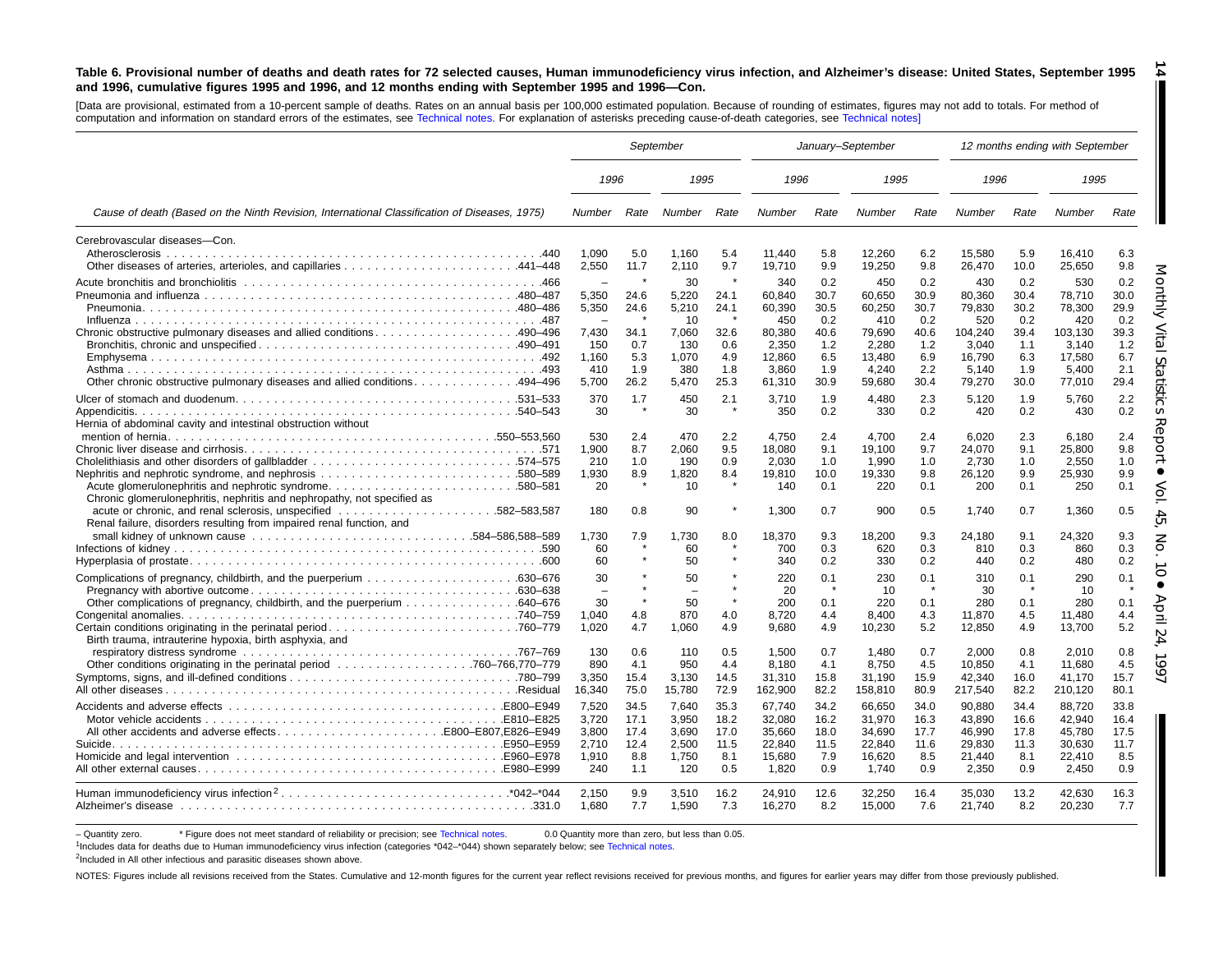### Table 7. Provisional number of deaths and death rates for 16 selected subcategories of Malignant neoplasms, including neoplasms of lymphatic and hematopoietic tissues: United States, September 1995 and 1996, cumulative figures 1995 and 1996, and 12 months ending with September 1995 and 1996

[Data are provisional, estimated from a 10-percent sample of deaths. Rates on an annual basis per 100,000 estimated population. Because of rounding of estimates, figures may not add to totals. For method of computation and information on standard errors of the estimates, see [Technical](#page-16-0) notes]

|                                                                                                                                                                      |                                                               |                                                         | September                                                     |                                                         |                                                                          |                                                         | January-September                                                         |                                                         |                                                                            |                                                         | 12 months ending with September                                            |                                                         |
|----------------------------------------------------------------------------------------------------------------------------------------------------------------------|---------------------------------------------------------------|---------------------------------------------------------|---------------------------------------------------------------|---------------------------------------------------------|--------------------------------------------------------------------------|---------------------------------------------------------|---------------------------------------------------------------------------|---------------------------------------------------------|----------------------------------------------------------------------------|---------------------------------------------------------|----------------------------------------------------------------------------|---------------------------------------------------------|
|                                                                                                                                                                      | 1996                                                          |                                                         | 1995                                                          |                                                         | 1996                                                                     |                                                         | 1995                                                                      |                                                         | 1996                                                                       |                                                         | 1995                                                                       |                                                         |
| Cause of death (Based on the Ninth Revision, International Classification of Diseases, 1975)                                                                         | Number                                                        | Rate                                                    | Number                                                        | Rate                                                    | Number                                                                   | Rate                                                    | Number                                                                    | Rate                                                    | Number                                                                     | Rate                                                    | Number                                                                     | Rate                                                    |
| Malignant neoplasms, including neoplasms of lymphatic and hematopoietic tissues 1. 140–208                                                                           | 46,160                                                        | 212.0                                                   | 44,450                                                        | 205.4                                                   | 405,830                                                                  | 204.7                                                   | 402,970                                                                   | 205.3                                                   | 539,310                                                                    | 203.9                                                   | 538,030                                                                    | 205.2                                                   |
| Malignant neoplasms of colon, rectum, rectosigmoid junction, and anus 153,154<br>Malignant neoplasms of body of uterus and of uterus, part unspecified 179,182       | 880<br>1.230<br>4,660<br>2,260<br>13,260<br>580<br>450<br>480 | 4.0<br>5.6<br>21.4<br>10.4<br>60.9<br>2.7<br>2.1<br>2.2 | 870<br>1,300<br>4,290<br>2.170<br>12,540<br>530<br>420<br>390 | 4.0<br>6.0<br>19.8<br>10.0<br>57.9<br>2.4<br>1.9<br>1.8 | 8,230<br>9,750<br>42,550<br>20,520<br>114,840<br>5,310<br>3,300<br>4,370 | 4.2<br>4.9<br>21.5<br>10.3<br>57.9<br>2.7<br>1.7<br>2.2 | 7,940<br>10,570<br>41,880<br>20,430<br>112,260<br>5,420<br>3,490<br>4,450 | 4.0<br>5.4<br>21.3<br>10.4<br>57.2<br>2.8<br>1.8<br>2.3 | 10,650<br>13,000<br>56,510<br>27.480<br>152,240<br>6,910<br>4,580<br>6,030 | 4.0<br>4.9<br>21.4<br>10.4<br>57.5<br>2.6<br>1.7<br>2.3 | 10,450<br>14,020<br>56,600<br>27,160<br>149,210<br>7,060<br>4,540<br>5,870 | 4.0<br>5.3<br>21.6<br>10.4<br>56.9<br>2.7<br>1.7<br>2.2 |
| Malignant neoplasms of kidney and other and unspecified urinary organs 189<br>Malignant neoplasms of brain and other and unspecified parts of nervous system 191,192 | 1,140<br>2,750<br>870<br>1,090<br>1,000<br>-90                | 5.2<br>12.6<br>4.0<br>5.0<br>4.6                        | 1.100<br>3,050<br>950<br>960<br>040<br>110                    | 5.1<br>14.1<br>4.4<br>4.4<br>4.8<br>0.5                 | 10,170<br>25,670<br>8,430<br>8,720<br>8,640<br>1,130                     | 5.1<br>12.9<br>4.2<br>4.4<br>4.4<br>0.6                 | 10,080<br>26,480<br>8,730<br>8,800<br>8,580<br>1,170                      | 5.1<br>13.5<br>4.4<br>4.5<br>4.4<br>0.6                 | 13,680<br>33,730<br>11,230<br>11.470<br>11,600<br>1,490                    | 5.2<br>12.7<br>4.2<br>4.3<br>4.4<br>0.6                 | 13,600<br>35,360<br>11,220<br>11,680<br>11,810<br>1,570                    | 5.2<br>13.5<br>4.3<br>4.5<br>4.5<br>0.6                 |
|                                                                                                                                                                      | 2,270<br>970                                                  | 10.4<br>4.5                                             | .790<br>830                                                   | 8.3<br>3.8                                              | 17,520<br>7,900                                                          | 8.8<br>4.0                                              | 17,080<br>7,730                                                           | 8.7<br>3.9                                              | 23,700<br>10,530                                                           | 9.0<br>4.0                                              | 23,030<br>10,600                                                           | 8.8<br>4.0                                              |

\* Figure does not meet standard of reliability or precision; see [Technical](#page-16-0) notes.

<sup>1</sup>Includes figures for subcategories not shown below.

NOTES: Figures include all revisions received from the States. Cumulative and 12-month figures for the current year reflect revisions received for previous months, and figures for earlier years may differ from those previo

### Table 8. Provisional number of deaths and death rates for firearm mortality: United States, September 1995 and 1996, cumulative figures 1995 and 1996, and 12 months ending **with September 1995 and 1996**

[Data are provisional, estimated from a 10-percent sample of deaths. Rates on an annual basis per 100,000 estimated population. Because of rounding of estimates, figures may not add to totals. For method of computation and information on standard errors of the estimates, see [Technical](#page-16-0) notes]

|                                                                                                                                                                  |                             |            | September               |            | January-September              |                          |                                |                          | 12 months ending with September  |                          |                                  |                          |
|------------------------------------------------------------------------------------------------------------------------------------------------------------------|-----------------------------|------------|-------------------------|------------|--------------------------------|--------------------------|--------------------------------|--------------------------|----------------------------------|--------------------------|----------------------------------|--------------------------|
|                                                                                                                                                                  | 1996                        |            | 1995                    |            | 1996                           |                          | 1995                           |                          | 1996                             |                          | 1995                             |                          |
| Cause of death (Based on the Ninth Revision, International Classification of Diseases, 1975)                                                                     | Number                      | Rate       | Number                  | Rate       | Number                         | Rate                     | Number                         | Rate                     | Number                           | Rate                     | Number                           | Rate                     |
|                                                                                                                                                                  | 3,030                       | 13.9       | 2.770                   | 12.8       | 25.970                         | 13.1                     | 26,390                         | 13.4                     | 35.130                           | 13.3                     | 36,120                           | 13.8                     |
| Homicide and legal intervention by firearmsE965.0–E965.4, E970<br>Injury by firearms, undetermined whether accidentally or purposely inflicted.<br>E985.0-E985.4 | 100<br>1,580<br>1,320<br>30 | 7.2<br>6.1 | 60<br>530ء<br>.190<br>- | 7.1<br>5.5 | 920<br>13.910<br>10.970<br>180 | 0.5<br>7.0<br>5.5<br>0.1 | 870<br>13.710<br>11.630<br>180 | 0.4<br>7.0<br>5.9<br>0.1 | 1.410<br>18.170<br>15.290<br>250 | 0.5<br>6.9<br>5.8<br>0.1 | 1.360<br>18,580<br>15.900<br>270 | 0.5<br>7.1<br>6.1<br>0.1 |

\* Figure does not meet standard of reliability or precision; see [Technical](#page-16-0) notes.

– Quantity zero.

NOTES: Figures include all revisions received from the States. Cumulative and 12-month figures for the current vear reflect revisions received for previous months, and figures for earlier vears may differ from those previo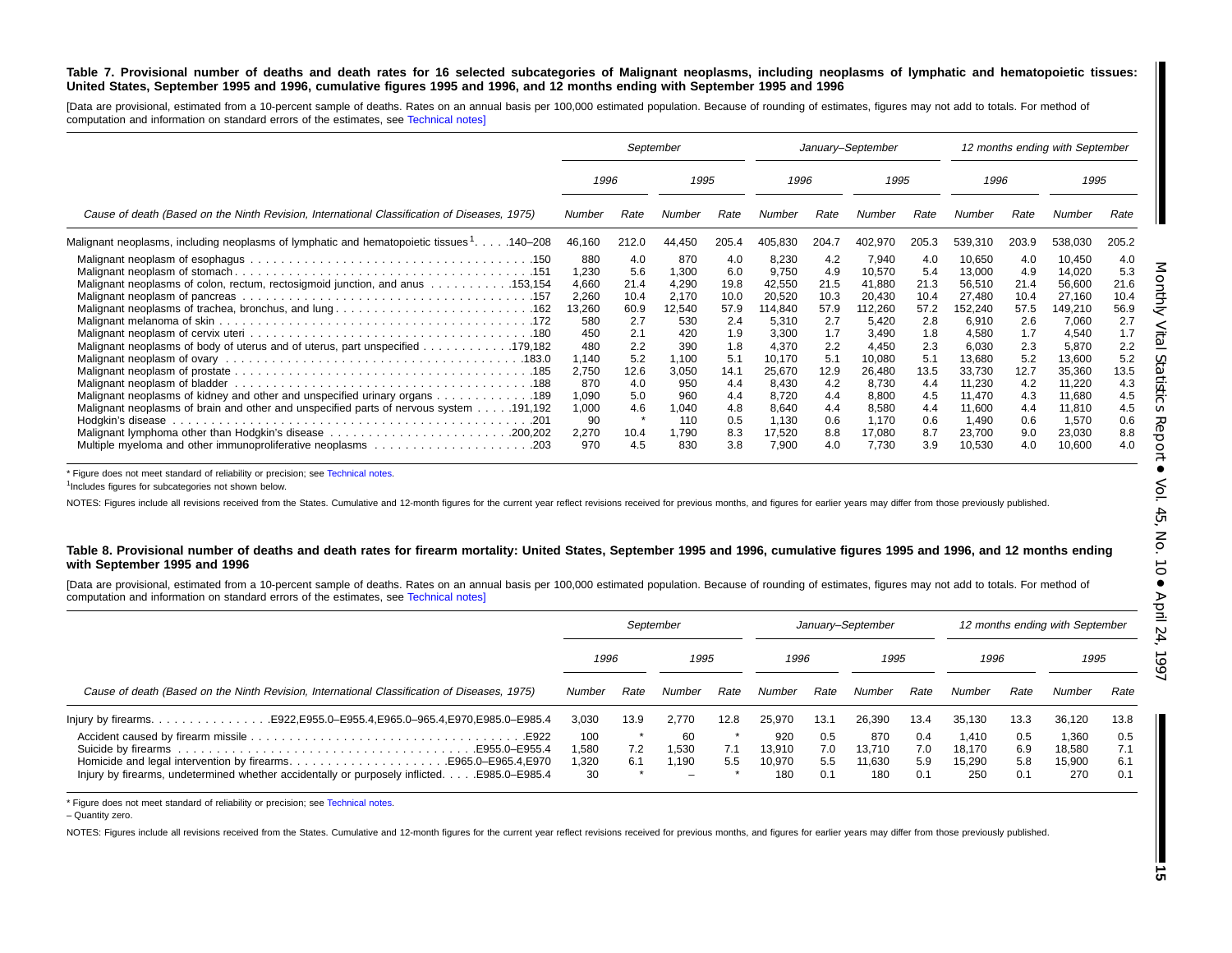### <span id="page-15-0"></span>Table 9. Provisional number of deaths under 1 year and infant mortality rates, by age and for 10 selected causes: United States, September 1995 and 1996, cumulative figures 1995 and 1996, and 12 months ending with September 1995 and 1996

[Data are provisional, estimated from <sup>a</sup> 10-percent sample of deaths. Rates on an annual basis per 100,000 live births. Because of rounding of estimates, figures may not add to totals. For method of computation and information on standard errors of the estimates, see [Technical](#page-16-0) notes]

|                                                                                                      | September                                                    |                                                 |                                                         | January-September                              |                                                                              |                                                                              |                                                                              | 12 months ending with September                                       |                                                                                |                                                                              |                                                                                |                                                                              |
|------------------------------------------------------------------------------------------------------|--------------------------------------------------------------|-------------------------------------------------|---------------------------------------------------------|------------------------------------------------|------------------------------------------------------------------------------|------------------------------------------------------------------------------|------------------------------------------------------------------------------|-----------------------------------------------------------------------|--------------------------------------------------------------------------------|------------------------------------------------------------------------------|--------------------------------------------------------------------------------|------------------------------------------------------------------------------|
|                                                                                                      | 1996                                                         |                                                 | 1995                                                    |                                                | 1996                                                                         |                                                                              | 1995                                                                         |                                                                       | 1996                                                                           |                                                                              | 1995                                                                           |                                                                              |
| Age and cause of death (Based on the Ninth Revision, International Classification of Diseases, 1975) | Number                                                       | Rate                                            | Number                                                  | Rate                                           | Number                                                                       | Rate                                                                         | Number                                                                       | Rate                                                                  | Number                                                                         | Rate                                                                         | Number                                                                         | Rate                                                                         |
|                                                                                                      | 2,300                                                        | 691.7                                           | 2,200                                                   | 687.2                                          | 21.100                                                                       | 724.4                                                                        | 22,100                                                                       | 750.3                                                                 | 28.400                                                                         | 731.9                                                                        | 29,700                                                                         | 759.1                                                                        |
|                                                                                                      | 1,580<br>710                                                 | 476.4<br>214.1                                  | 1,550<br>690                                            | 474.7<br>211.3                                 | 14,080<br>7,040                                                              | 482.9<br>241.5                                                               | 14,050<br>7,950                                                              | 478.0<br>270.5                                                        | 18,700<br>9,680                                                                | 482.4<br>249.7                                                               | 18,890<br>10,750                                                               | 482.8<br>274.8                                                               |
| .480–487<br>All other causes<br>.Residua                                                             | 30<br>10<br>660<br>310<br>-<br>-<br>130<br>570<br>170<br>410 | 199.0<br>93.5<br>39.2<br>171.9<br>51.3<br>123.6 | 20<br>500<br>250<br>20<br>20<br>50<br>690<br>210<br>480 | 6.1<br>153.1<br>76.6<br>211.3<br>64.3<br>147.0 | 190<br>240<br>4,880<br>2,870<br>140<br>390<br>940<br>5,250<br>1,980<br>4,240 | 6.5<br>8.2<br>167.4<br>98.4<br>4.8<br>13.4<br>32.2<br>180.1<br>67.9<br>145.4 | 160<br>250<br>4,580<br>2,890<br>100<br>370<br>940<br>5.750<br>2,190<br>4,750 | 5.4<br>8.5<br>155.8<br>98.3<br>12.6<br>32.0<br>195.6<br>74.5<br>161.6 | 220<br>340<br>6,470<br>3,540<br>230<br>490<br>1.220<br>7,240<br>2,700<br>5,920 | 5.7<br>8.8<br>166.9<br>91.3<br>5.9<br>12.6<br>31.5<br>186.8<br>69.6<br>152.7 | 200<br>330<br>6,330<br>3,780<br>140<br>520<br>1,280<br>7.740<br>3,100<br>6,210 | 5.1<br>8.4<br>161.8<br>96.6<br>3.6<br>13.3<br>32.7<br>197.8<br>79.2<br>158.7 |

\* Figure does not meet standard of reliability or precision; see [Technical](#page-16-0) notes.

– Quantity zero.

NOTES: Figures include all revisions received from the States. Cumulative and 12-month figures for the current year reflect revisions received for previous months, and figures for earlier years may differ from those previo

**16**

 $\blacksquare$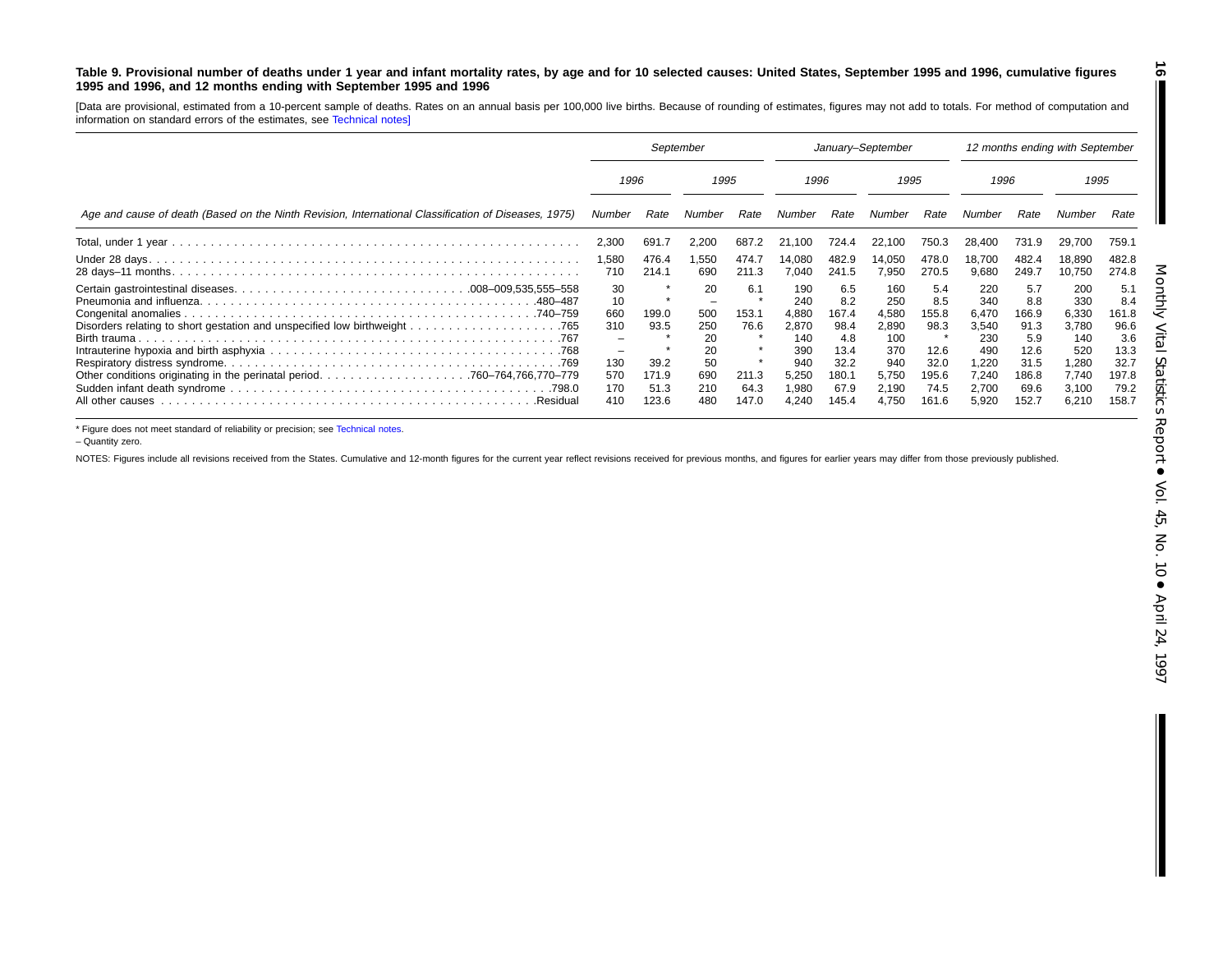# <span id="page-16-0"></span>**Technical notes**

# **Nature and sources of data**

Data in this report are provisional unless otherwise specified and include only events occurring within the United States (50 States and the District of Columbia). Mortality data exclude fetal deaths. Data for the Commonwealth of Puerto Rico are not included in the U.S. totals.

Birth, death, and infant death figures in [tables 2](#page-6-0) and [4](#page-8-0) for each State are estimates by State of residence. These estimates are derived by applying adjustment ratios to the actual counts of certificates for all events occurring in the State and received in registration offices during a 1-month period regardless of date of the event. The adjustment ratios for each data year represent the observed relationship between final State occurrence and residence figures for the three most recent years for which final data were available and are expressed as a single ratio for each State. As in previous years, monthly State marriage and divorce figures represent the actual count of all events occurring in the State (State of occurrence) that were received in the registration offices during the 1-month period. Delay in the receipt of certificates in a registration office may result in a low State figure for a given month followed by a high figure for the month(s) in which the delayed records are received. Data for previous months and cumulative data include revised figures received from the States.

Figures for births, deaths, and infant deaths for California in [tables 2](#page-6-0) and [4](#page-8-0) contain adjustments for varying lengths of State reporting periods. Figures for Texas for all events shown in [tables 2–4](#page-6-0) also are adjusted for varying lengths of State reporting periods. The figures for both States are adjusted by the ratio between the number of days in the data month and the number of days in the State reporting period. The adjusted figures are included in the U.S. totals shown elsewhere in this report.

U.S. totals for births, deaths, and infant deaths are based on the State estimates by State of residence and, therefore, in effect, exclude events to nonresidents of the United States. Events to nonresidents of the United States are included in all

marriage and divorce figures. The effect of excluding events to nonresidents from the U.S. totals is small.

Provisional totals for the United States include estimates for State data shown as not available. Provisional totals for births and marriages for the entire United States include adjustments for observed differences between provisional and final monthly figures.

Divorce figures include reported annulments. The monthly national divorce estimate is obtained by multiplying the total for the reporting areas by the ratio observed between the most recent final annual divorce total for the United States and the provisional total for the reporting areas combined.

*Random variation*—Although the counts in this report are not subject to sampling variability (except the Current Mortality Sample), they may be affected by random variation. When the number of events is small and the probability of such an event is small, considerable caution must be observed in interpreting the data. Such infrequent events may be assumed to follow a Poisson probability distribution. For this distribution a simple approximation may be used to estimate the random variation as follows:

If *N* is the number of events in the population and *R* is the corresponding rate, the chances are 19 in 20 that

1. 
$$
N - 2\sqrt{N}
$$
 and  $N + 2\sqrt{N}$ 

covers the ''true'' number of events.

2. 
$$
R-2
$$
  $\frac{R}{\sqrt{N}}$  and  $R+2$   $\frac{R}{\sqrt{N}}$ 

covers the ''true'' rate.

If the rate  $R_1$  corresponding to  $N_1$ events is compared with the rate  $R_2$  corresponding to  $N_2$  events, the difference between the two rates may be regarded as statistically significant at the 0.05 level if it exceeds

$$
2\sqrt{\frac{R_1^2}{N_1} + \frac{R_2^2}{N_2}}
$$

Additional information on random variation in numbers of events, rates, and ratios may be found in the technical appendixes of *Vital Statistics of the United States, 1990, Volumes I and II.*

# **Rates**

Rates are on an annual basis and, except for infant mortality rates, are per 1,000 or 100,000 estimated population residing in the United States. The populations used for computing these rates are furnished by the U.S. Bureau of the Census. Rates shown in this report beginning with 1992 were computed using populations based on the 1990 Census enumeration comparable to those used for final data. Monthly rates are based on populations estimated for the specific month. Year-to-date rates are averages of monthly rates that have been weighted by the number of days in the corresponding months. Rates for 12-month periods are the sum of events for the period per population estimated at the midpoint of the period.

Infant mortality rates are deaths under 1 year of age for the specified period (monthly, year-to-date, or 12-month period) per 1,000 or 100,000 live births. Births used for computing monthly and year-to-date infant mortality rates are adjusted for monthly variation in the number of births. Births used to compute 12-month rates do not contain this adjustment. Births used for computing infant mortality rates are not corrected for observed differences between provisional and final monthly figures as described earlier in ''Nature and sources of data.'' Because monthly infant mortality rates are based on relatively few events, they are highly variable. Therefore, comparisons of monthly infant mortality rates should be interpreted cautiously; see ''Random variation.''

Age-adjusted death rates are used to compare relative mortality risks across groups and over time. However, they should be viewed as constructs or indexes rather than as direct or actual measures of mortality risk. Statistically, they are weighted averages of the age-specific death rates, where the weights represent the fixed population proportions by age. See chapter 5 of an earlier report (1). The age-adjusted death rates presented in this report were computed by the direct method, that is, by applying age-specific death rates to the U.S. standard million population (2). See also chapter 10 of an earlier report (1). Age groups in [table 5](#page-9-0) were used to compute the age-adjusted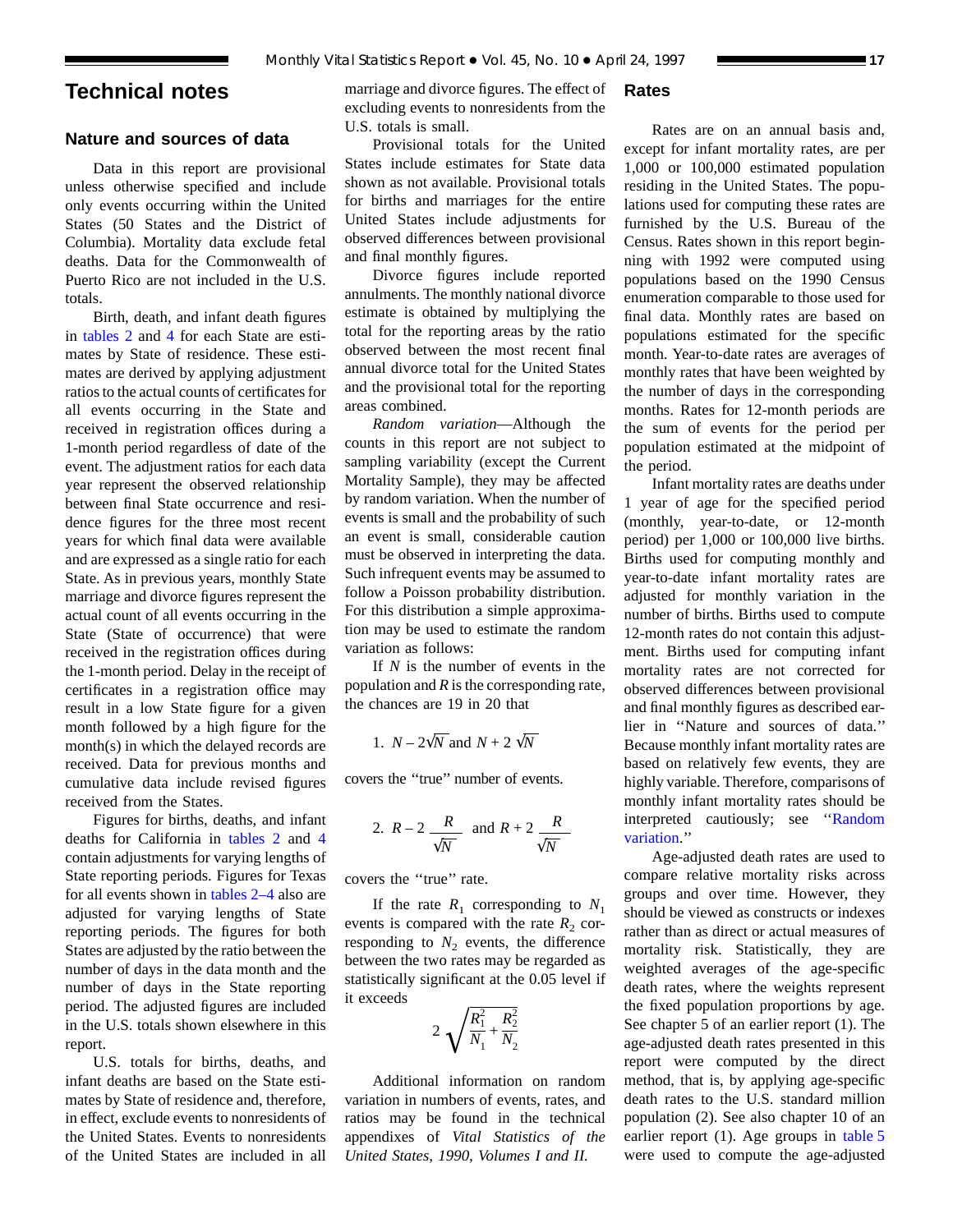rates shown in that table. It is important not to compare age-adjusted rates with crude rates.

# **Current Mortality Sample**

The Current Mortality Sample (CMS) is a 10-percent systematic sample of death certificates drawn each month after the certificates are counted in the State registration offices. Deaths and death rates for the United States by age, race, sex, and cause are estimated based on the sample. Because of the additional time required to select and process the certificates, data based on the CMS are published 1 month after publication of the U.S. and State counts. Complete information concerning the underlying cause of death sometimes is not available when the sample is drawn. As a result estimates based on sample counts for certain causes are biased. Correction for bias is not made in this report.

Estimated numbers of deaths based on the sample were proportionately adjusted to be consistent with estimates based on the count of death certificates received in State registration offices.

*HIV infection*—Beginning with data for 1987, the National Center for Health Statistics introduced categories \*042– \*044 for classifying and coding Human immunodeficiency virus (HIV) infection. The asterisks before the categories indicate that these codes are not part of the

*Ninth Revision, International Classification of Diseases.* Deaths classified to these categories are included in All other infectious and parasitic diseases in the List of 72 Selected Causes of Death and are also shown separately at the bottom of [table 6.](#page-12-0)

*Sampling variability*—Because the estimates of deaths and death rates presented in this report with the exception of total deaths and deaths under 1 year are based on a sample of death certificates, they are subject to sampling variability. The estimated relative standard error in the following table is a measure of the

**Relative standard errors for estimated numbers of deaths from the Current Mortality Sample expressed as a percent of the estimate**

|                                                                                                                           | Relative standard error<br>of estimate (as percent)                                          |                                                                                                     |  |  |  |  |  |  |
|---------------------------------------------------------------------------------------------------------------------------|----------------------------------------------------------------------------------------------|-----------------------------------------------------------------------------------------------------|--|--|--|--|--|--|
| <b>Estimated number</b><br>of deaths                                                                                      | 170,000<br>estimated<br>deaths<br>each month                                                 | 2,000,000<br>estimated<br>deaths<br>each year                                                       |  |  |  |  |  |  |
| 10<br>20<br>50.<br>100<br>200<br>500<br>1.000<br>2,000<br>5,000<br>10,000<br>$20,000$<br>50.000<br>$100,000$<br>$200,000$ | 94.9<br>67.1<br>42.4<br>30.0<br>212<br>13.4<br>9.5<br>6.7<br>4.2<br>2.9<br>2.0<br>1.1<br>0.6 | 94.9<br>67.1<br>42.4<br>30.0<br>21.2<br>13.4<br>9.5<br>6.7<br>42<br>3.0<br>2.1<br>1.3<br>0.9<br>0.6 |  |  |  |  |  |  |
| $500,000$<br>$1,000,000$                                                                                                  |                                                                                              | 04<br>0 2                                                                                           |  |  |  |  |  |  |

sampling error of the estimated number of deaths (or of the estimated death rate) expressed as a percent of the estimate. The first column refers to monthly estimates; the second to annual; cumulative year-to-date totals fall between the two.

The chances are about 2 in 3 that the percent difference between an estimate and the result of a complete count is less than the percent shown. The chances are about 19 in 20 that the percent difference is less than twice the percent shown. A figure based on 100 or fewer estimated deaths has a relative standard error of 30 percent or more and is, therefore, considered unreliable. A rate based on 100 or fewer estimated deaths has been replaced by an asterisk.

Unless otherwise specified comparisons made in the text between death rates based on the CMS were statistically significant at the 0.05 level of significance. Lack of comment in the text about any two rates does not mean that the difference was tested and found not to be significant at this level.

# **References**

1. Feinleib M, Zarate AO, eds. Reconsidering age adjustment procedures: Workshop proceedings. National Center for Health Statistics. Vital Health Stat 4(29). 1992.

2. Grove RD, Hetzel AM. Vital statistics rates in the United States, 1940–1960. Public Health Service. Washington: National Center for Health Statistics. 1968.